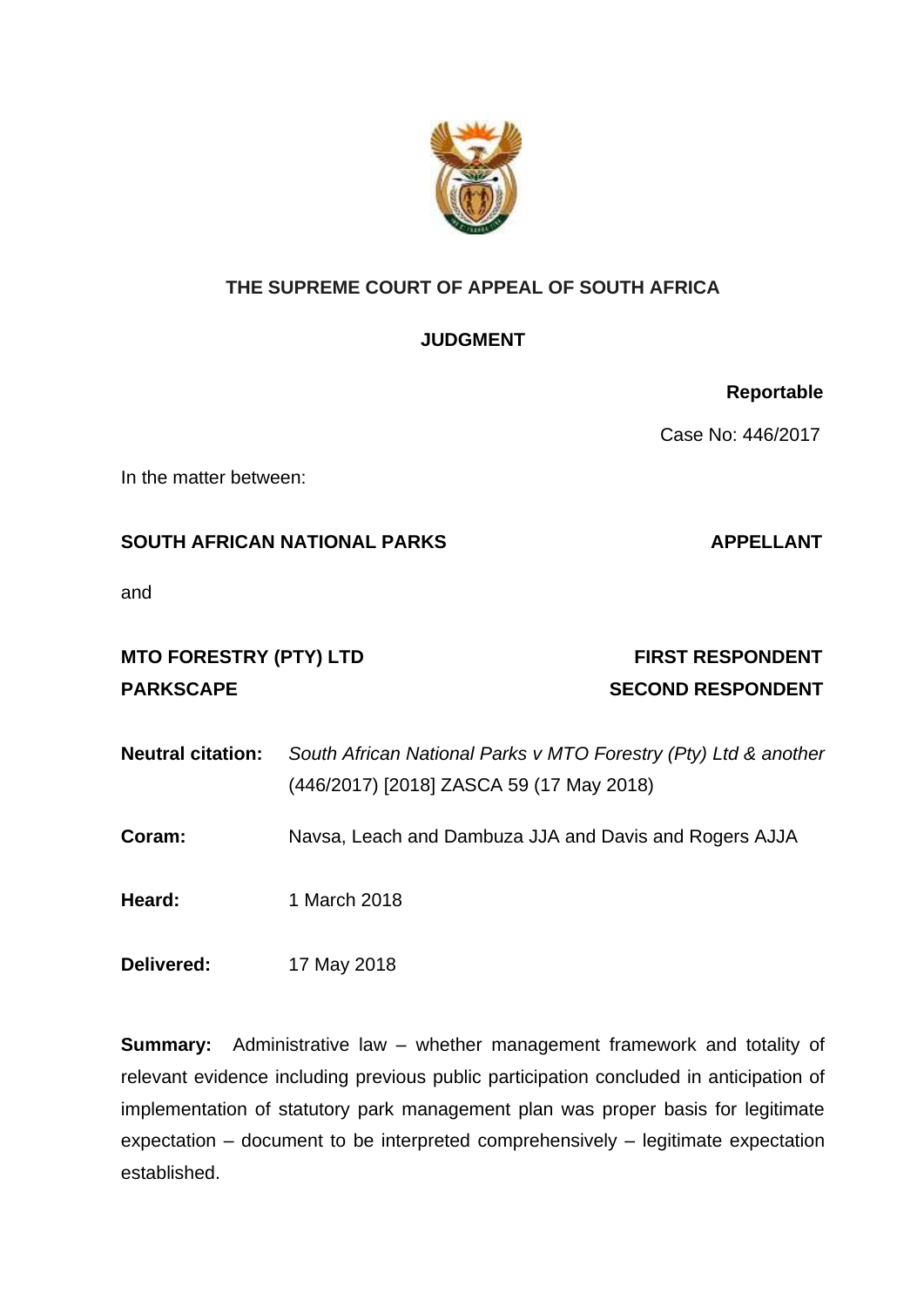Contractual power exercised by public body – variation of the contract constituted administrative action – contractual rights had to be exercised within the administrative justice framework – where procedural fairness requirement not observed – administrative action reviewed and set aside.

#### **ORDER**

\_\_\_\_\_\_\_\_\_\_\_\_\_\_\_\_\_\_\_\_\_\_\_\_\_\_\_\_\_\_\_\_\_\_\_\_\_\_\_\_\_\_\_\_\_\_\_\_\_\_\_\_\_\_\_\_\_\_\_\_\_\_\_\_\_\_\_

\_\_\_\_\_\_\_\_\_\_\_\_\_\_\_\_\_\_\_\_\_\_\_\_\_\_\_\_\_\_\_\_\_\_\_\_\_\_\_\_\_\_\_\_\_\_\_\_\_\_\_\_\_\_\_\_\_\_\_\_\_\_\_\_\_\_\_

**On appeal from:** Western Cape Division, Cape Town (Gamble J).

The appeal is dismissed with costs including the costs of two counsel.

### **JUDGMENT**

\_\_\_\_\_\_\_\_\_\_\_\_\_\_\_\_\_\_\_\_\_\_\_\_\_\_\_\_\_\_\_\_\_\_\_\_\_\_\_\_\_\_\_\_\_\_\_\_\_\_\_\_\_\_\_\_\_\_\_\_\_\_\_\_\_\_\_

\_\_\_\_\_\_\_\_\_\_\_\_\_\_\_\_\_\_\_\_\_\_\_\_\_\_\_\_\_\_\_\_\_\_\_\_\_\_\_\_\_\_\_\_\_\_\_\_\_\_\_\_\_\_\_\_\_\_\_\_\_\_\_\_\_\_\_

#### **Dambuza JA (Navsa and Leach JJA and Davis AJA concurring)**

[1] At the heart of this appeal is the question whether the appellant, the South African National Parks (SANParks), had a duty to consult the second respondent, Parkscape, prior to allowing the first respondent, MTO Forestry (Pty) Ltd (MTO) to vary a previously agreed tree felling programme in the Tokai Forest, Cape Town, in terms of a lease agreement between the two. That approval was reviewed and set aside by the Western Cape Division of the High Court, Cape Town (Gamble J) at the instance of Parkscape, for procedural unfairness. The high court then interdicted and restrained MTO from felling the trees in terms of the revised tree felling programme. This appeal is with the leave of the court a quo.

[2] These proceedings were instituted at the instance of Parkscape, a non-profit organisation whose interest is the creation of 'safe, biodiverse, open and shaded urban parks in the buffer zones of the Table Mountain National Park'. Parkscape's case in the court below and before us was that, to vary the lease so as to accelerate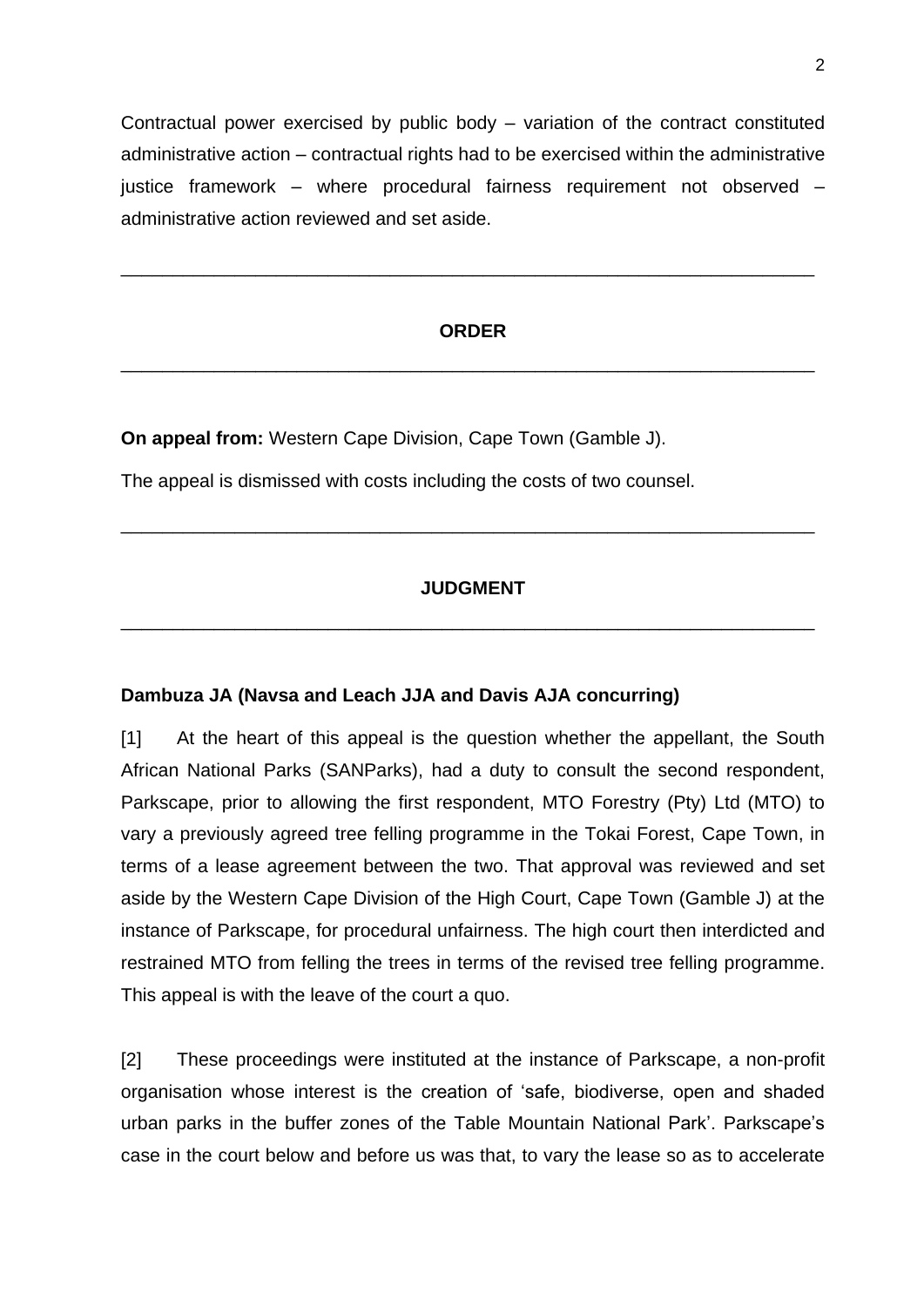the felling process was an exercise of public power, necessitating public participation before the variation took place, particularly because of prior extensive public participation in relation to the management of the Tokai forest. SANParks' case was that the decision to accelerate the felling process and to vary the lease accordingly was taken in terms of contractual provisions and that the decision was not subject to public law processes. It further contended that the decision was not taken in pursuit of its statutory duties and was therefore not an administrative decision.

[3] The Tokai Forest forms part of the world famous Table Mountain National Park (TMNP). It comprises a wide variety of trees, including camphor and poplar trees, eucalyptus and pine plantations, and various indigenous trees. It offers a wide range of recreational facilities for use by the residents of the City of Cape Town. It is administered in terms of various pieces of legislation, including the National Forests Act 84 of 1998 (the NFA) and the National Environmental Management: Protected Areas Act, 57 of 2003 (NEMPAA).

[4] Before 2005 the government was responsible for managing the country's commercial forestry plantations. By 1999 it had taken a policy decision to dispose of a majority interest in its commercial forestry activities to MTO, which was initially a wholly owned subsidiary of the South African Forestry Company Limited (SAFCOL). On 25 January 2005 the Department of Water Affairs and Forestry concluded a 20 year lease agreement with MTO in terms of which the latter would clear-fell the Tokai forest plantations over the 20 year lease period.<sup>1</sup> The lease agreement contemplated that the lessor's rights, obligations and responsibilities in relation to the Tokai and Cecilia Plantations would be assigned to SANParks. Indeed, on 11 February 2005, the assignment occurred.

[5] The lease agreement entitled MTO to harvest approximately 600 hectares of the Tokai plantations over a 20 year period. SANParks was responsible for managing MTO's performance of its obligations under the lease. It considered that a long-term strategic framework for the Tokai Forest was necessary. Consequently, in late 2006 a process started to compile the framework. As the forest fell within a protected area

 $\overline{\phantom{a}}$ 

<sup>&</sup>lt;sup>1</sup> The lease agreement related to the Tokai and Cecilia Plantations. The latter is located in Constantia, Cape Town. However these proceedings only pertain to the Tokai Forest.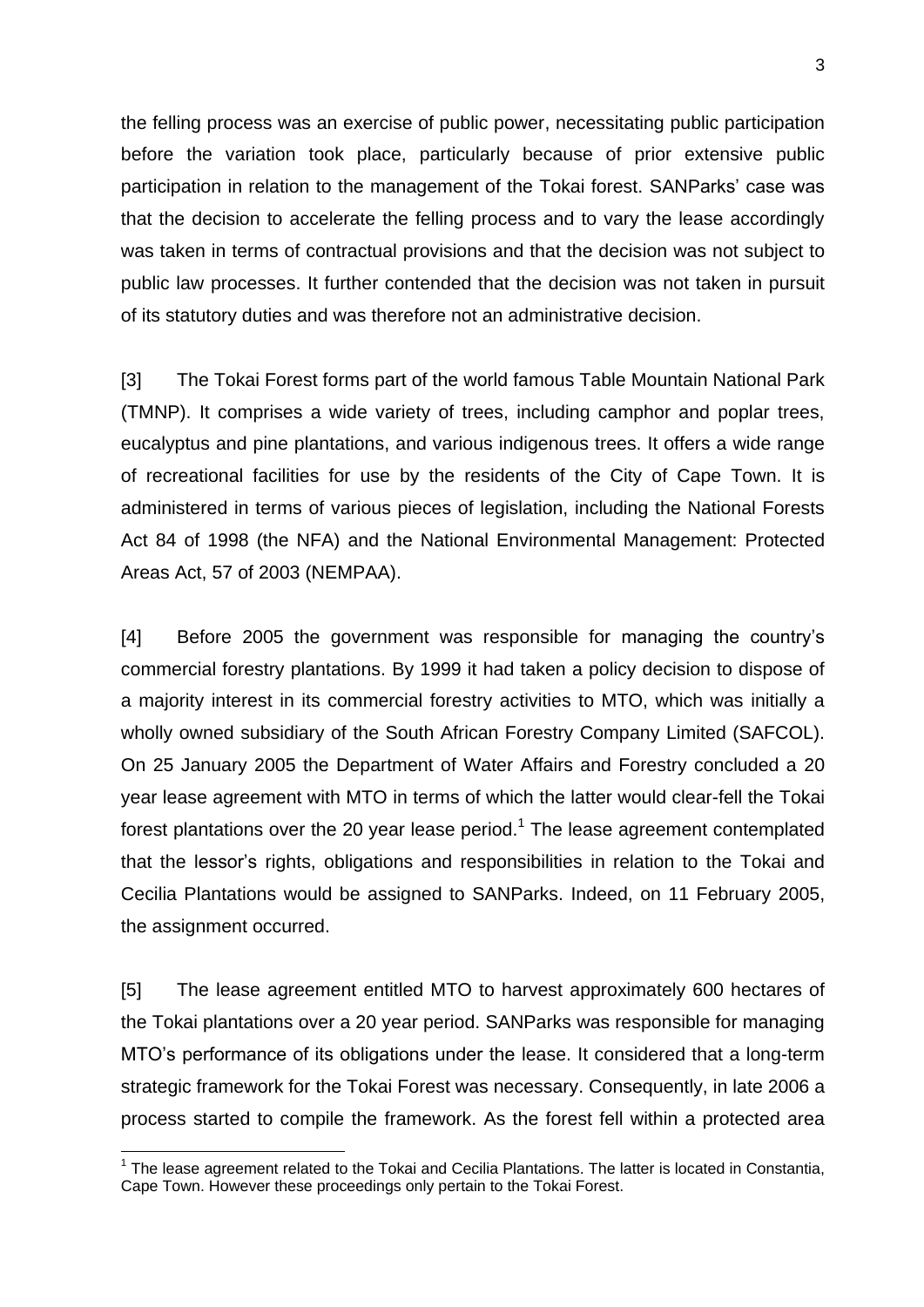this process was conducted in terms of NEMPAA. A public participation process was initiated to identify shareholders' concerns. That process revealed divergent views: on-going public concern about the loss of shade trees on the one hand, and the loss of biodiversity on the other. This led to the establishment of a broad consultative process by the then mayor of Cape Town, Ms Helen Zille, with the support of the manager of the TMNP. Professor Richard Fuggle of the University of Cape Town was asked to facilitate the process between all of the interested parties. Following the extended public participation process, a 'Revised Management Framework' (management framework) was presented to the public during December 2007.

[6] The management framework articulated a compromise between those who favoured the retention of the plantations and those who favoured their removal. This compromise entailed among other things, the creation of 'transition planting areas' where fynbos would only be permanently re-established after 38 years. The existing pine gum trees would be felled and then the land burnt to encourage Fynbos regeneration. The Fynbos would be allowed to regenerate for 8 years to allow seed to be dispersed into the soil. Thereafter appropriate non-invasive shade giving trees would be planted and allowed to grow for 30 years, providing shaded recreational areas. After 30 years of growth the trees would be harvested, allowing the Fynbos to return on a permanent basis. The management framework presented a profile for the future management of Tokai and Cecilia as an integral part of the TMNP. Although completed in 2009 it covered the same period as the lease agreement (2005 to 2025).

[7] The events which culminated in these proceedings started in March 2015 when a major fire damaged most of the plantation components in the Upper Tokai Forest. In July 2016 MTO addressed a letter to SANParks requesting that it be allowed to harvest the Dennendal portion of the Tokai Forest later that year, and that it exits the lease at the end of 2017. In terms of the original felling schedule which was part of the lease agreement, Dennendal was only due to be harvested during the period 2021 until the end of the lease period in 2025.

[8] On 29 August 2016 SANParks gave public notice of acceleration of the felling programme as requested by MTO. The reason advanced for the change of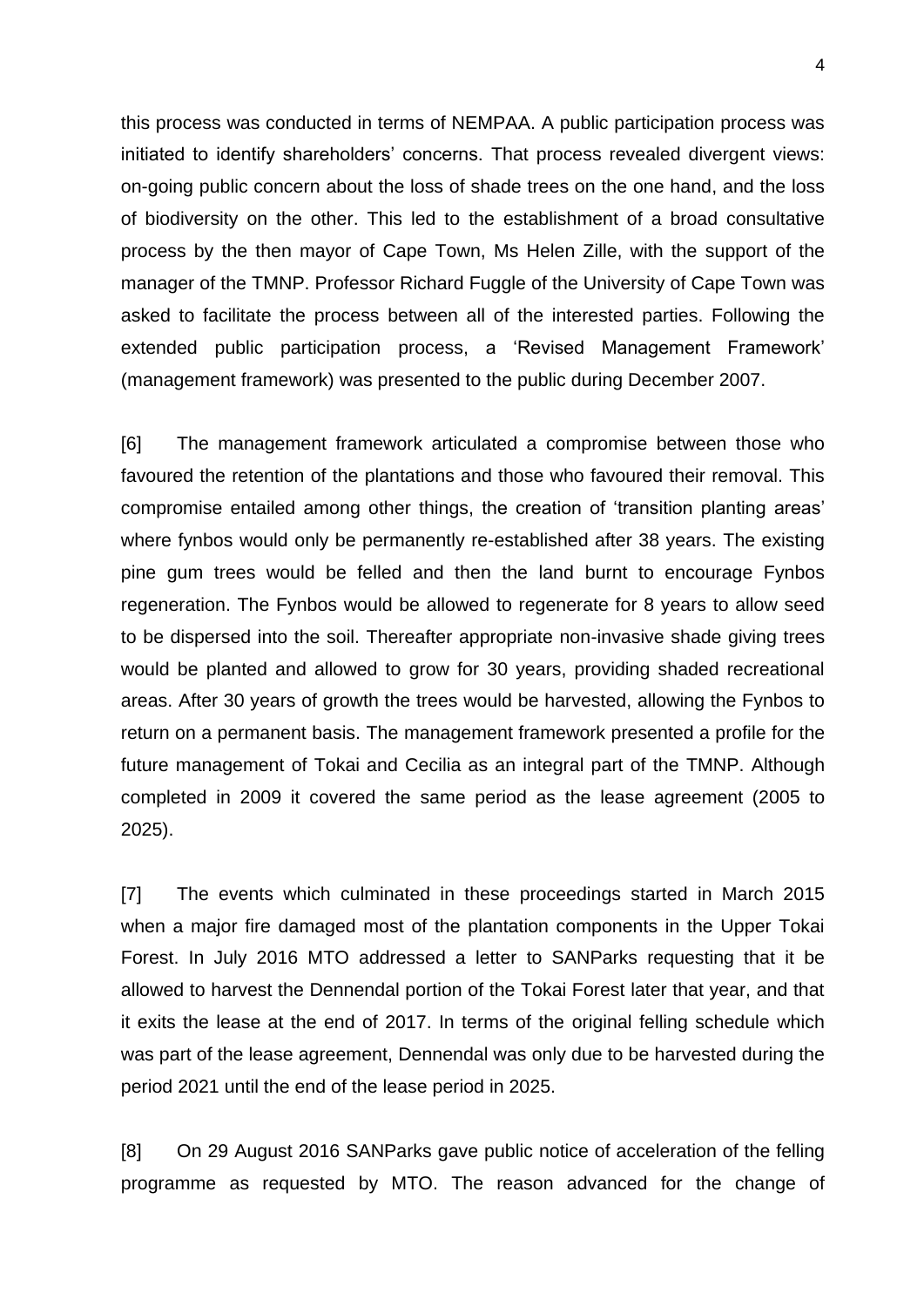programme was that the March 2015 fire had damaged most of the plantation compartments in the Upper Tokai Forest in 2015. As a result, so it was said, MTO had to immediately harvest all the burnt trees to avoid further damage from infestation by worms which would render them worthless. According to SANParks, holding on to the remaining plantations until the expiry of the lease period became economically non-viable, more so after the closure of MTO's biggest client, Cape Sawmills (Pty) Ltd.

[9] On 30 August 2016, following some written protestations by representatives of Parkscape, the accelerated felling programme commenced, leading to the institution of these proceedings. The high court found that SANParks' authority and obligations in respect of the Tokai Forest, including the authority deriving from the lease agreement, were an exercise of public power conferred on it under the NFA and NEMPAA. That court also found that the approval of the accelerated felling schedule was an administrative action. Because SANParks had failed to consult the public prior to granting the approval, its decision was reviewed and set aside.

[10] I turn to deal with SANParks' case in this Court, namely, that there was no pleaded statutory duty preventing it from agreeing to MTO's request for variation of the tree felling schedule and that the management framework was not established in fulfilment of the requirements of s 39 of NEMPAA. $2$  The submission was that the framework was not a management plan as required in that section and SANParks bore none of the statutory duties emanating from it.

[11] Furthermore, SANParks contended that Parkscape had failed to prove a right or legitimate expectation to consultation based on the management framework. More

 $\overline{\phantom{a}}$ 

<sup>&</sup>lt;sup>2</sup> Section 39 of NEMPAA provides:

<sup>&#</sup>x27;**Preparation of management plan**

<sup>(1)</sup> The Minister or the MEC may make an assignment in terms of section 38(1) or (2) only with the concurrence of the prospective management authority.

<sup>(2)</sup> The management authority assigned in terms of section 38(1) or (2) must, within 12 months of the assignment, submit a management plan for the protected area to the Minister or the MEC for approval.

<sup>(3)</sup> When preparing a management plan for a protected area, the management authority concerned must consult municipalities, other organs of state, local communities and other affected parties which have an interest in the area.

<sup>(4)</sup> A management plan must take into account any applicable aspects of the integrated development plan of the municipality in which the protected area is situated.'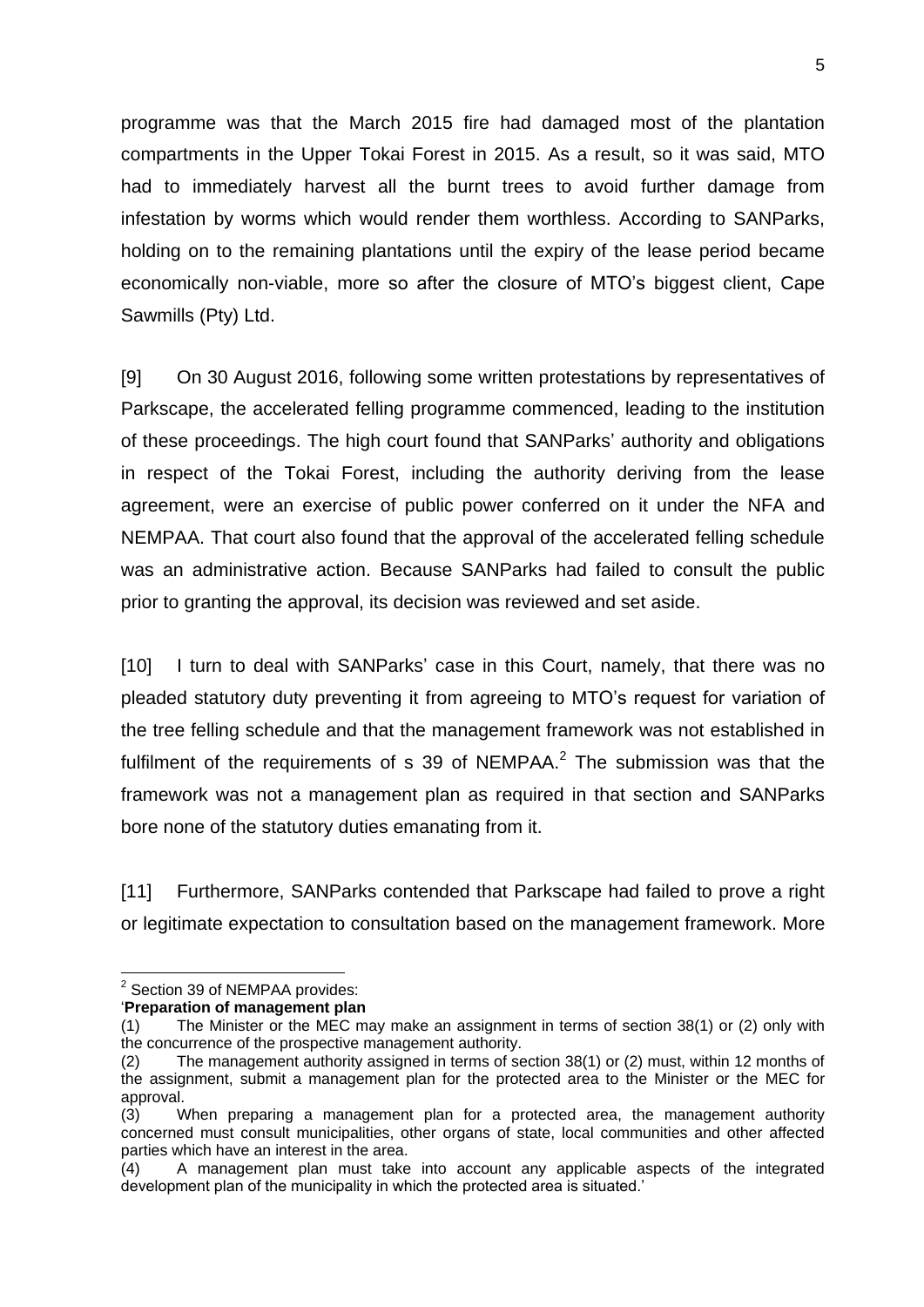particularly, the colour coded map termed 'plantation harvesting schedule', which was the implementation plan showing various compartments of plantations to be felled by MTO over the 20 year lease period, was never part of the management framework. According to SANParks the management framework contained no time schedule regulating the harvest periods. On its own, the management framework was merely a vision for the future of the Tokai Forest and not an implementation plan. No right to procedural fairness could be founded on it. Moreover, the fire had not affected the management framework; it only affected the felling schedule.

[12] In any event, so SANParks asserted, even if the management framework was implicated, its decision to allow MTO to accelerate the tree-felling schedule, and to exit the lease prematurely was made in terms of the lease agreement. There was therefore no public law obligation on it to consult the public prior to granting the request for variation.

[13] It is true that in its founding affidavit Parkscape conflated the management framework and the management plan.<sup>3</sup> Counsel for Parkscape readily conceded that the management framework is not a management plan. $4$  And indeed the

 3 In terms of s 41 of NEMPAA the role and ambit of a management plan is described as follows:

<sup>&#</sup>x27;(1) The object of a management plan is to ensure the protection, conservation and management of the protected area concerned in a manner which is consistent with the objectives of this Act and for the purpose it was declared.

<sup>(2)</sup> A management plan must consist at least –

*<sup>(</sup>a)* the terms and conditions of any applicable biodiversity management plan;

*<sup>(</sup>b)* a co-ordinated policy framework;

*<sup>(</sup>c)* such planning measures, controls and performance criteria as may be prescribed;

*<sup>(</sup>d)* a programme for the implementation of the plan and its costing;

*<sup>(</sup>e)* procedures for public participation, including participation by the owner (if applicable), any local community or other interested party;

*<sup>(</sup>f)* where appropriate, the implementation of community-based natural resource management; and

*<sup>(</sup>g)* a zoning of the area indicating what activities must take place in the different sections of the area, and the conservation objectives of those sections*.*

<sup>(3)</sup> A management plan may contain –

*<sup>(</sup>a)* development of economic opportunities within and adjacent to the protected area in terms of the integrated development plan framework;

*<sup>(</sup>b)* development of local management capacity and knowledge exchange;

*<sup>(</sup>c)* financial and other support to ensure effective administration and implementation of the comanagement agreement; and

*<sup>(</sup>d)* any other relevant matter.

<sup>(4)</sup> Management plans may include subsidiary plans, and the Minister or MEC may approve the management plan or any subsidiary plan in whole or in part'.

<sup>&</sup>lt;sup>4</sup> The latter was concluded in 2015 and states in terms that it serves to fulfil the requirements of ss 39 and 41 of NEMPAA.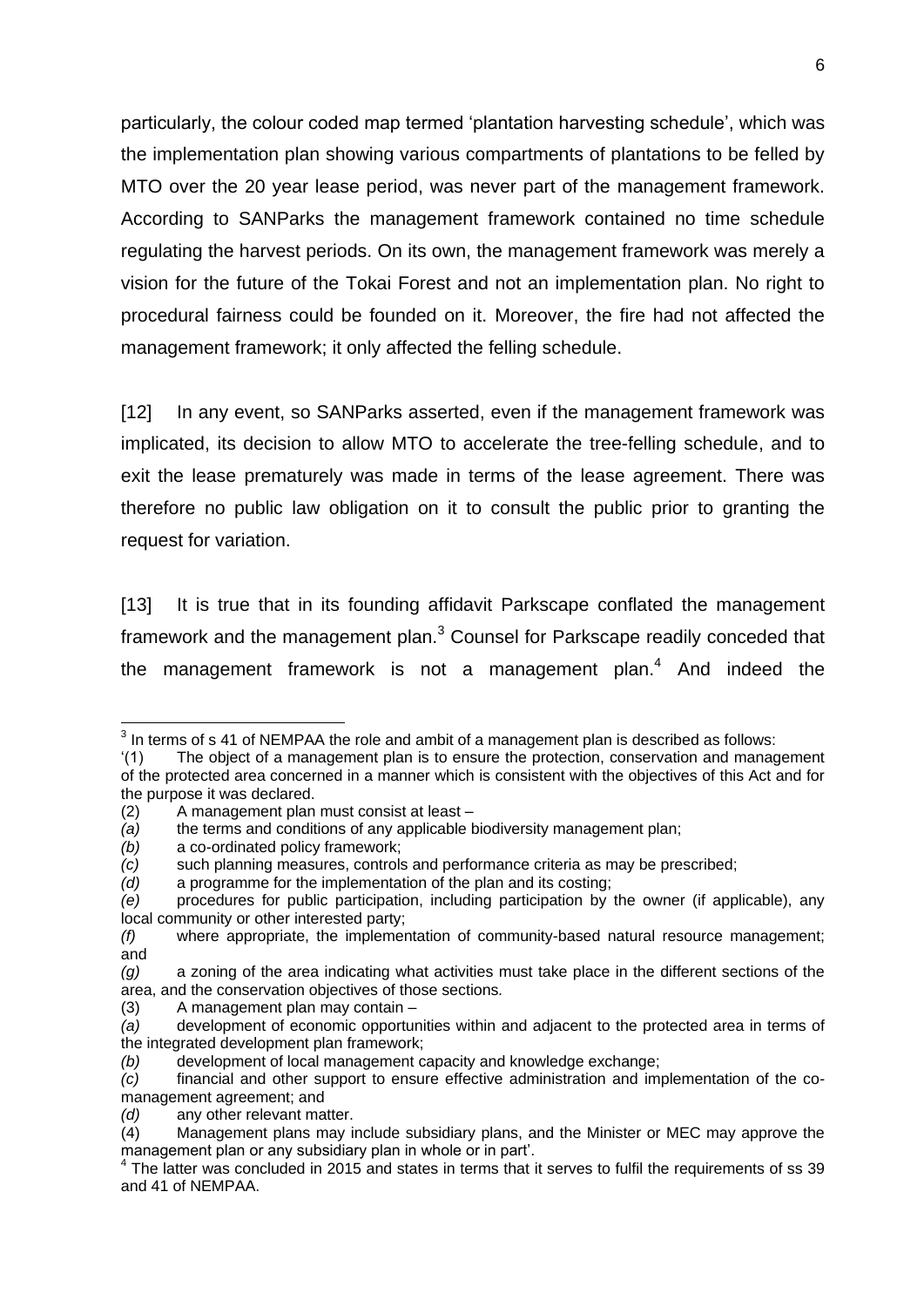management framework stresses at various points thereof that it is a 'framework for planning' and not a 'plan for implementation'. However, under the heading 'Proposals' in chapter 4 of the management framework the following appears:

'The overall approach is to indicate how the landscape will evolve in Tokai and Cecilia as it changes in time from a Plantation to a National Park over the next 20 years. The proposals are presented at a broad landscape level, as a framework and not a detailed plan. This avoids the pitfalls of an inflexible 20-year blue print plan and provides the opportunity for the broad landscape level proposals to be fleshed out and detailed through lower level implementation plans which address site specific issues and areas.'

As can be seen, the framework was clearly going to inform the implementation of the management plan.

[14] The implementation of the management plan was manifestly guided by the management framework. In s 9, para 9.1.8 of the 'Concept development plan' the management plan provides:

#### '**Tokai Cecilia Plantation rehabilitation**

This project involves the long term restoration of 600 hectares of commercial pine plantation to indigenous lowland, granite and mountain fynbos, riverine corridors and Afro-montane pocket indigenous forests, while providing for high intensity recreational activities and ecotourism opportunities. The rehabilitation of upper Tokai plantation will be prioritised due to the fires of March 2015 as the burnt plantation trees need to be harvested in the short term. In the light of these changes the Tokai and Cecilia Management Framework will need to be reviewed'.

There was therefore an express acknowledgement in the management plan that a change in the implementation schedule warranted revision of the management framework. This puts paid to SANParks' contention that the management framework was not affected by the March 2015 fires.

[15] Further, as counsel for Parkscape submitted, the management framework had to be read comprehensively, together with other documents, as expressly commanded therein. The first of these is the 'Background information document' concluded in August 2006. This was a planning document for processes that would culminate in the management framework. Incorporated in the Background information document was the 'Baseline Information report', dated 22 September 2006, which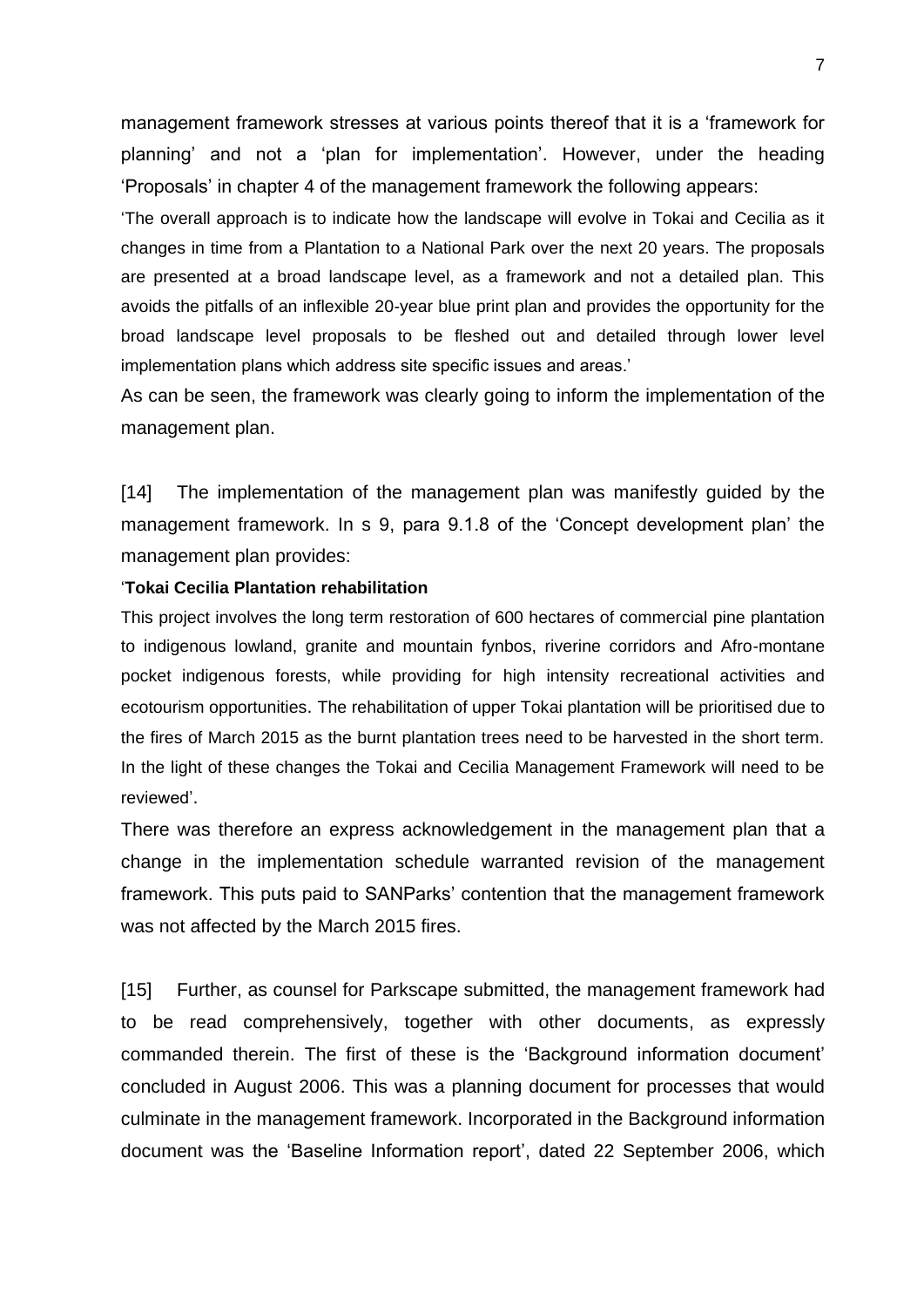was a description of the proposed project, its context, details of the public participation process and a presentation of the proposals of a scoping study.

[16] The Baseline information report included the harvesting schedule for Tokai Forrest. The harvesting schedule had in fact been put up by MTO and SANParks as the intended tree felling schedule. It preceded the management framework and formed part of the stakeholder engagement process which culminated in the framework. It informed the transition planting areas embodied in the management framework. Significantly, the framework itself, in para 1.1, states the following:

'The Management Framework indicates broad recreational areas, rehabilitation priorities and areas to be maintained as shaded landscapes or "transition areas", as well as eco-tourism and other management uses. The Management Framework provides a basis for further, more detailed planning and management.

The Framework should not be regarded as a fixed document, but rather as a dynamic, living management tool, which can be reviewed and updated on a five yearly basis in alignment with SANParks adaptive management system.'

In adopting this approach, SANParks quite obviously envisaged prospective ongoing consultation in relation to the management of the TMNP, including the Tokai and Cecilia Plantations. It is tantamount to a commitment. That commitment found its way into the management plan, the relevant part of which is dealt with in the next paragraph.

[17] The relevant part of SANParks' management plan for the period 2015 to 2025, dated November 2015, reads as follows:

'SANParks recognises that parks must serve societal values and that they need to be part of and interrelate with the broader landscape and socio-economic context within which they are situated. The goal of the Table Mountain National Park within the public participation process is to work directly with stakeholders to ensure that the stakeholder concerns and aspirations are consistently understood and considered. Therefore, stakeholders and interested and affected parties were included in the revision process of the Park Management Plan by notifying them of participation processes through mechanisms suitable for the different stakeholder groups. These processes provided the opportunity for input from all stakeholders within reasonable timeframes, with the emphasis on sharing of information and joint learning.'

Further, the management plan goes on to say: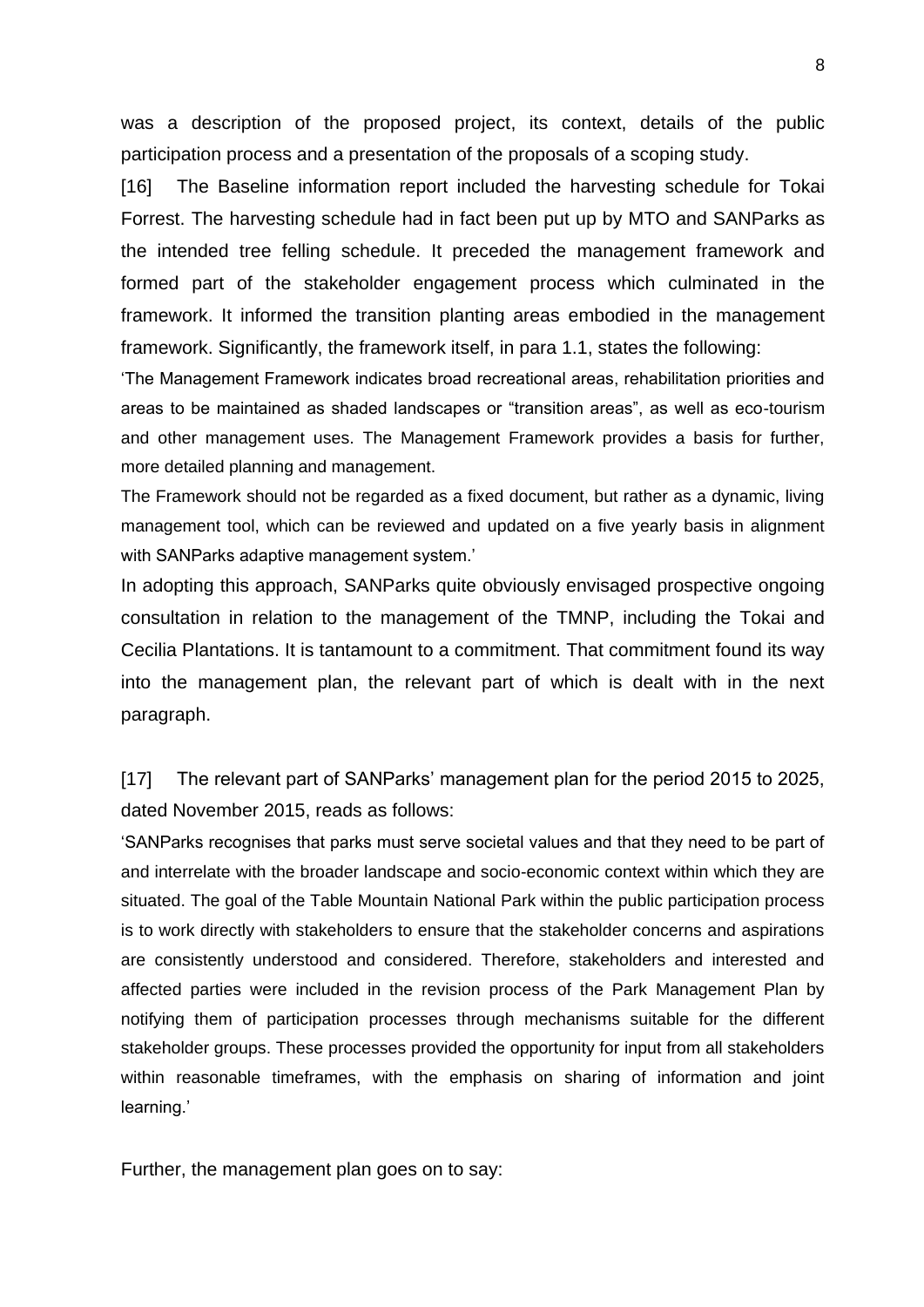'The adaptive planning process that was followed was designed to (a) help stakeholders express opinions and values in a structured way, (b) to use the opinions and expressed values to formulate a mission for TMNP, and (c) to translate the mission into management objectives that reflect the values as expressed by stakeholders.'

[18] SANParks' contention that its approval of the variation of the harvesting schedule was purely a contractual matter, governed by clause  $10<sup>5</sup>$  of the lease agreement requires the antecedent determination of the legal nature of its decision. The issue is whether its approval of the accelerated harvesting plan constituted

. . . .

. . . .

10.4.1 highlight any variations from the previous year's submission regarding the tenant's clear-felling programme;

<sup>-</sup> $<sup>5</sup>$  Clause 10 provides that:</sup>

<sup>&#</sup>x27;10.1 The tenant shall clear-fell and release the compartments in accordance with this clause 10, by no later than 20 (twenty) years after the commencement date (unless the lessor agrees in writing to a longer period in respect of any particular area of the leased land, in its sole discretion).

<sup>10.2</sup> The tenant shall clear-fell the compartments in accordance with the clear-felling schedule relating to the leased land annexed as **Annexure K,** to at least the standards set out in Annexure L, in addition:-

<sup>10.4</sup> The tenant shall on or before 28 February of each year in accordance with the provisions of clause 16, while any compartment has not been released from this lease, notify the lessor of the clearfelling programme which it intends to implement over the next 6 (six) years of the lease or such lesser period as may be applicable to complete the clear-felling and release of the compartment as an integral part of the reporting referred to in clause 16. Such annual reports shall:-

<sup>10.4.3</sup> Indicate any variations from Annexure K and the reasons therefore, which amendments shall be subject to the lessor's approval in terms of clause 10.5.

<sup>10.5</sup> The lessor shall notify the tenant within 90 (ninety) days of receipt of the schedule of information referred to in clause 10.4 whether or not it accepts any changes to the clear-felling programme set out in **Annexure K** (as amended from time to time in terms hereof). The lessor may however, notify the tenant, in writing, that it requires an extension of a further 60 (sixty) days within such period within which to obtain the input from SANParks in the event that SANParks has not yet been assigned the responsibilities as lessor in terms of this lease . . . If the tenant is of the view that the lessor is being unreasonable in refusing its consent, it shall advise the lessor accordingly, giving reasons for its views. If the parties are unable to resolve such dispute within 90 (ninety) days of the tenant giving notice to the lessor that it believes that the lessor is acting unreasonably in refusing its approval to any of the proposed changes, the tenant may refer the dispute to arbitration in terms of clause 49.

<sup>10.6</sup> Subject to clause 10.7, in the event that any compartment (or a substantial part thereof) is destroyed or partially destroyed by fire, wind, hail, flood, insect infestation or disease, and the tenant wishes to clear-fell such area earlier than it is programmed for cutting pursuant to the provisions of this lease, and in particular clause 10.4, it shall notify the lessor in writing, that it wishes to clear-fell such compartment earlier than programmed, in which event, the following shall apply:-

<sup>10.6.1</sup> the lessor shall assume responsibility for such compartment on its release in terms of this clause prior to the programmed date in terms of **Annexure K** as amended in terms of clause 10.2 within 60 (sixty) days of receipt of written notice from the tenant that the clear-felling of the compartment is complete, subject to the tenants obligation to clear-fell the compartment to the standards set out in **Annexure L** and the provisions of clause 10.11; and

<sup>10.6.2</sup> the tenant shall continue with its clear-felling programme in respect of other compartments unless the magnitude of the destruction of timber in respect of the compartments destroyed by fire or wind, as the case may be, is such that it requires to reallocate resources to such areas and is not reasonably able to continue with its clear-felling programme in respect of such other compartments.'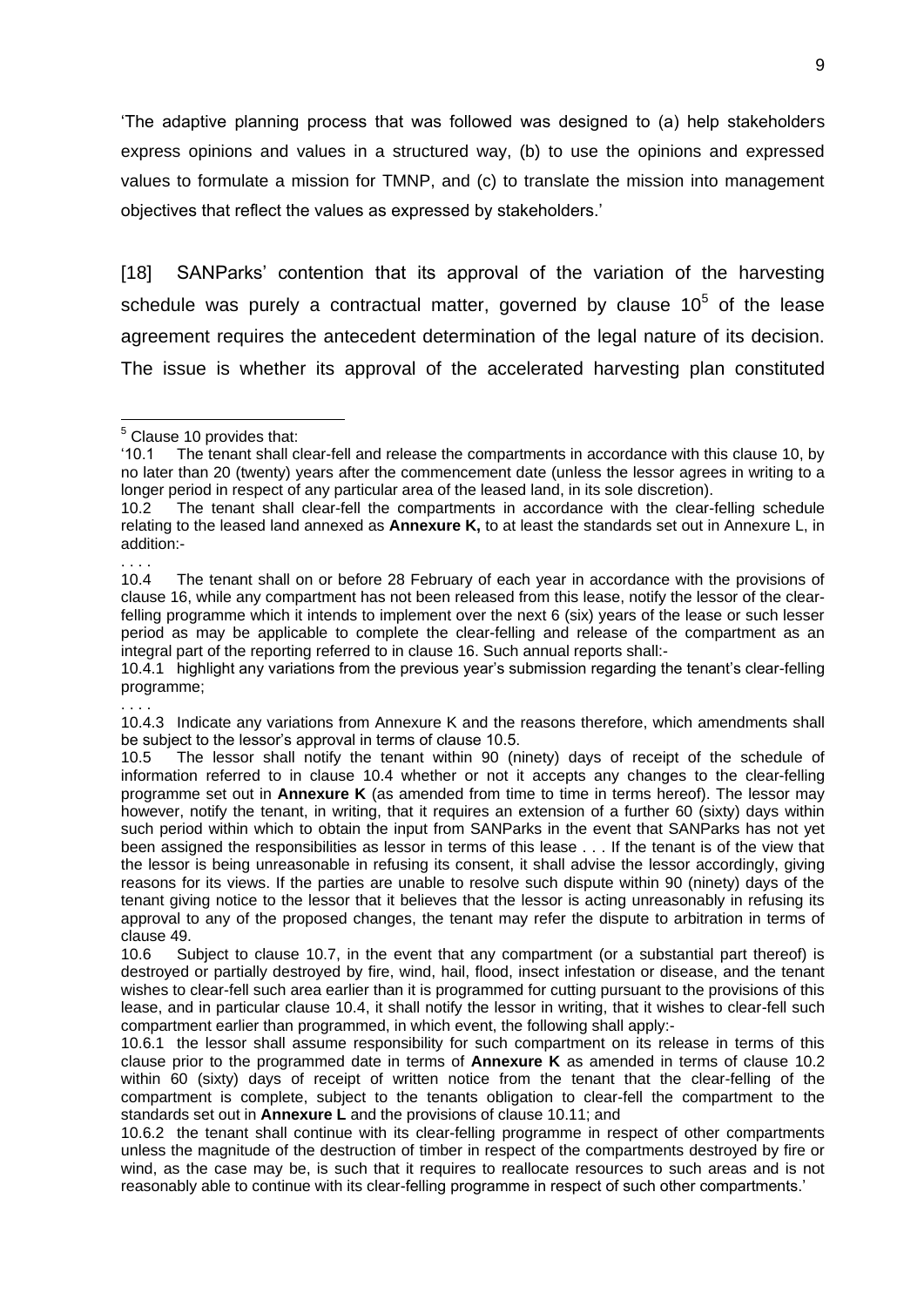administrative action in terms of the Promotion of Administrative Justice Act 3 of 2000 (PAJA).

[19] The definition of administrative action in s 1 of PAJA is:

**'**In this Act, unless the context indicates otherwise-

"**Administrative action"** means any decision taken, or any failure to take a decision, by-

*(a)* an organ of state, when-

(i) exercising a power in terms of the Constitution or a provincial constitution; or

(ii) exercising a public power or performing a public function in terms of any legislation; or

*(b)* a natural or juristic person, other than an organ of state, when exercising public power or performing a public function in terms of an empowering provision, which adversely affects the rights of any person and which has a direct, external legal effect, but does not include . . .'

[20] It is not in dispute that SANParks is an organ of State. It was established in terms of s 5 of the now repealed National Parks Act 57 of 1976. Its functions are set out in s 55 of NEMPAA. They include the management, protection and conservation of all existing national parks, protected areas and heritage sites assigned to it. The powers assigned to it by the Minister of Water Affairs and Forestry include the promotion of sustainable management of forests for the benefit of the public. It exercises contractual powers in respect of the lease agreement as a result of the assignment. Importantly, SANParks derived the powers as lessor under the lease agreement from s 27(1) of the NFA.

[21] Section 27 of the NFA empowers the Minister to lease a state forest or part of it to any person. In terms of s 27(2) the lease agreement may provide for the carrying on, by the lessee of any of the activities referred to in s 23(1). That section (23(1)) provides for, amongst other things, the felling of trees and removal of timber. However, those provisions have to be considered alongside the functions of SANParks provided for by s 55 of NEMPAA. Section 55(1)*(a)* places an obligation on SANParks to 'manage all existing national parks . . . in accordance with this Act or any specific environmental management act referred to in the National Environmental Management Act'. Section 55(1)*(b)* in peremptory terms charges SANParks to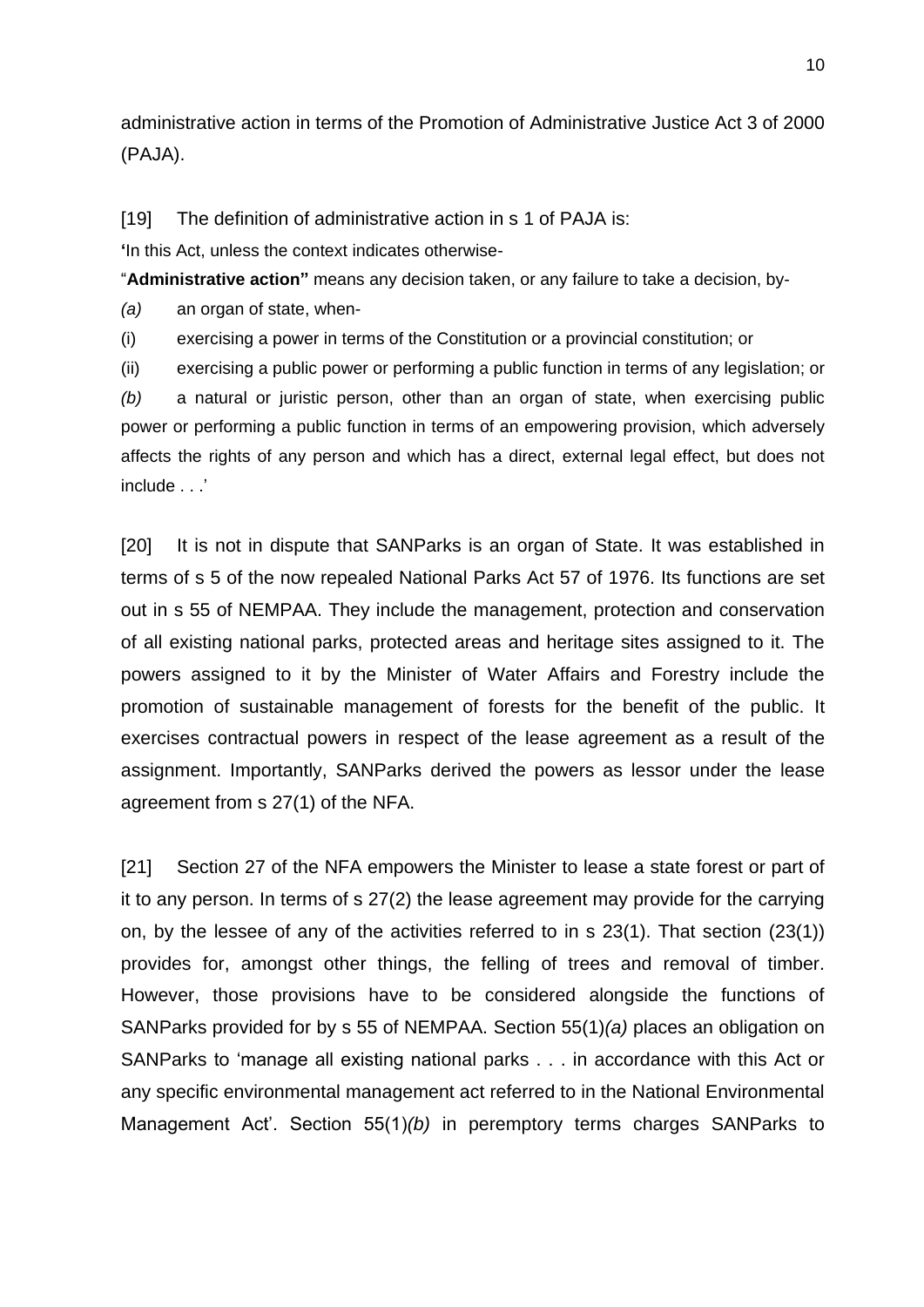'protect, conserve and control those national parks and other protected areas, including their biological diversity'.

[22] It will be recalled that the lease in question was concluded with the Minister of Water Affairs in 2005 in terms of s 27(1) of the NFA. SANParks' public law responsibilities as set out in s 55 of NEMPAA, the public undertakings to consult and the public statements which implemented these undertakings echo through the lease agreement. The agreement envisaged the assignment of the Minister's rights and obligations flowing from the lease to SANParks. The conclusion of the lease agreement and the exercise of powers pursuant to it was clearly an exercise of public power. The lease agreement itself recognises the public nature of the lease agreement and the rights and obligations of the lessor that flow therefrom. Its obligation to consult the public is stipulated in clause 40 of the lease agreement as follows:

#### '40 **Consultation with communities**

40.1 The tenant will of necessity be involved in ongoing consultation and liaison with surrounding communities. Government, as lessor, will also from time to time be involved in such consultations.

40.2 The tenant together with the Government shall determine procedures for such consultations and liason whereafter the tenant will be required to implement such procedures within 18 (eighteen) months of the commencement date.

40.3 Any dispute in regard to such procedures between the lessor and the tenant shall be referred to arbitration in terms of clause 49.

40.4 The tenant shall report to Government on the working of each consultation and liason structure in the manner determined and in accordance with the provisions of clause 16.1.7.'

[23] The submission, on behalf of SANParks, that the exercise by an organ, of state of rights under a contract attracts no public law obligation was considered by this court in *Logbro Properties CC v Bedderson NO & others. <sup>6</sup>* As in this case, the appellant in *Logbro*, relied on *Cape Metro Council v Metro Inspection Services (Western Cape) CC & others<sup>7</sup>* for the contention that public law responsibilities had no place in a contract concluded by a state organ.

 6 *Logbro Properties CC v Bedderson NO and others* [2003] 1 All SA 424 (SCA).

<sup>7</sup> *Cape Metro Council v Metro Inspection Services (Western Cape) CC and Others* 2001 (3) SA 1013 (SCA).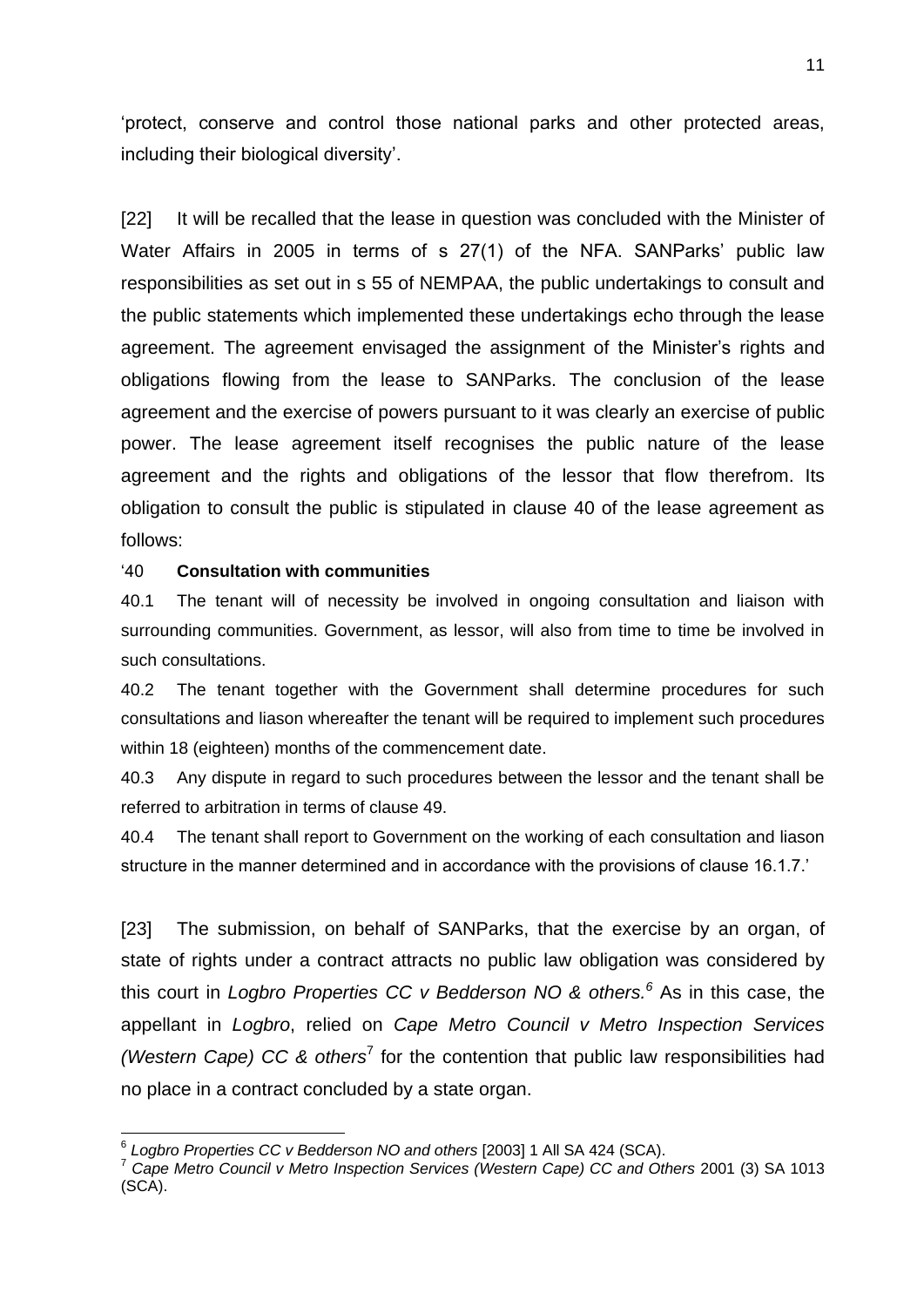[24] In *Logbro* the contention was that conditions stipulated in a tender gave the Western Cape Province a contractual right to withdraw a tender 'without having to pass the scrutiny of lawful administrative action'.<sup>8</sup> In para 7 of the judgment Cameron JA held as follows:

'Even if the conditions constituted a contract (a finding not in issue before us, and on which I express no opinion), its provisions did not exhaust the province's duties towards the tenderers. Principles of administrative justice continued to govern that relationship, and the province in exercising its contractual rights in the tender process was obliged to act lawfully, procedurally and fairly. In consequence, some of its contractual rights – such as the entitlement to give no reasons – would necessarily yield before its public duties under the Constitution and any applicable legislation.

This is not to say that the conditions for which the province stipulated in putting out the tender were irrelevant to its subsequent powers. As will appear, such stipulations might bear on the exact ambit of the ever-flexible duty to act fairly that rested on the province. The principles of administrative justice nevertheless framed the parties' contractual relationship, and continued in particular to govern the province's exercise of the rights it derived from the contract.' (Footnotes omitted)

[25] *Logbro* highlighted that *Cape Metropolitan Council* is no authority for a general principle that a public authority empowered by statute to contract may always exercise its contractual rights without regard to public duties of fairness. More importantly, the court in *Logbro* stressed the distinguishing factors in that case that underpinned the court's decision. It noted that the tender $9$  and employment<sup>10</sup> cases were not relevant to the facts in *Cape Metropolitan Council* because of the equal power of the contracting parties in that case.

[26] The reliance by the appellant on *Government of the Republic of South Africa v Thabiso Chemicals*<sup>11</sup> does not take the matter any further. Unlike in this case, the

 $\overline{a}$ 

<sup>8</sup> *Logbro* para 5.

<sup>&</sup>lt;sup>9</sup> For example *Umfolozi Transport (Edms) Bpk v Minister van Vervoer en andere* [1997] 2 All SA 548  $(SCA)$ .

<sup>10</sup> See *Administrator, Transvaal, & others v Zenzile & others* 1991 (1) SA 21 (SCA) where a contract of employment was summarily terminated as a result of the employees having engaged in work stoppage. The contractor in *Cape Metro* had relied on *Zenzile* in asserting a right to procedural fairness prior to cancellation of its contract to collect outstanding levies on behalf of the municipality. See also *Administrator Natal, & another v Sibiya & another* 1992 (4) SA 532 (SCA).

<sup>11</sup> *Government of the Republic of South Africa v Thabiso Chemicals* 2009 (1) SA 163 (SCA).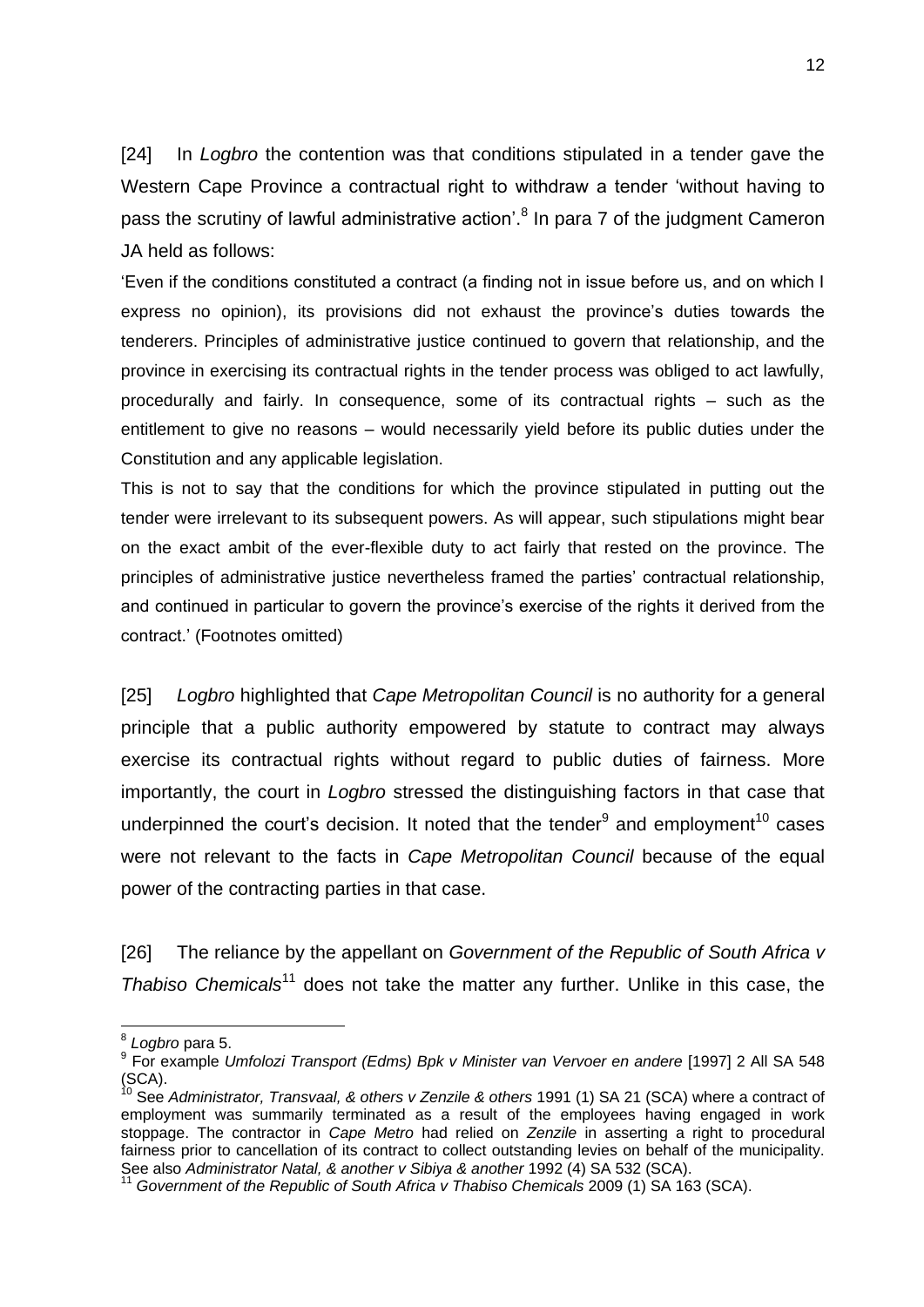dispute, in *Thabiso*, as well as in *Cape Metropolitan Council* turned on the contract entered into between the two parties. The pivotal issue in *Thabiso* was the limited factual determination into whether the facts relied on by the Government in cancelling a tender could sustain the cancellation under the relevant clause in the contract. *Thabiso* did not concern the effect that the exercise of a power sourced in a contract would have on the public and its interests.

[27] Already, in the pre-constitutional era this court acknowledged that in a contractual context circumstances may be such as to compel notions of fairness and the application of the principle of legitimate expectation. In this regard, see *Lunt v University of Cape Town & another*. <sup>12</sup> Professor Hoexter warns against the dangers of formalism in that an exclusive focus on the concept of a contract might distract from the reasons why fairness ought to be observed in a particular case, whether it be of a private or of public nature.<sup>13</sup>

[28] In *Administrator of Transvaal & others v Traub & others*, <sup>14</sup> Corbett CJ in laying down the requirements for the doctrine of legitimate expectation, after an examination of authorities elsewhere, said the following at 761B-C:

'And it was evolved, as I read the cases, in the social context of the age in order to make the grounds of interference with the decisions of public authorities which adversely affect individuals co-extensive with notions of what is fair and what is not fair in the particular circumstances of the case.'

[29] More than five decades ago, in a minority judgment, Schreiner JA, in *Mustapha and another v Receiver of Revenue, Lichtenburg & others*, <sup>15</sup> said the following:

'Although a permit granted under sec. 18 (4) of Act 18 of 1936 has a contractual aspect, the powers under the sub-section must be exercised within the framework of the Act and the regulations which are themselves, of course, controlled by the Act. The powers of fixing the terms of the permit and of acting under those terms are all statutory powers. In exercising the power to grant or renew, or to refuse to grant or renew, the permit, the Minister acts as a

**.** 

<sup>12</sup> *Lunt v University of Cape Town & another* 1989 (2) SA 438 (CPD).

<sup>13</sup> C Hoexter *Administrative Law in South Africa* 2 ed (2012) at 446.

<sup>14</sup> *Administrator of Transvaal & others v Traub & others* 1989 (4) SA 731 (AD).

<sup>15</sup> *Mustapha and another v Receiver of Revenue, Lichtenburg & others* 1958 (3) SA 343 (A).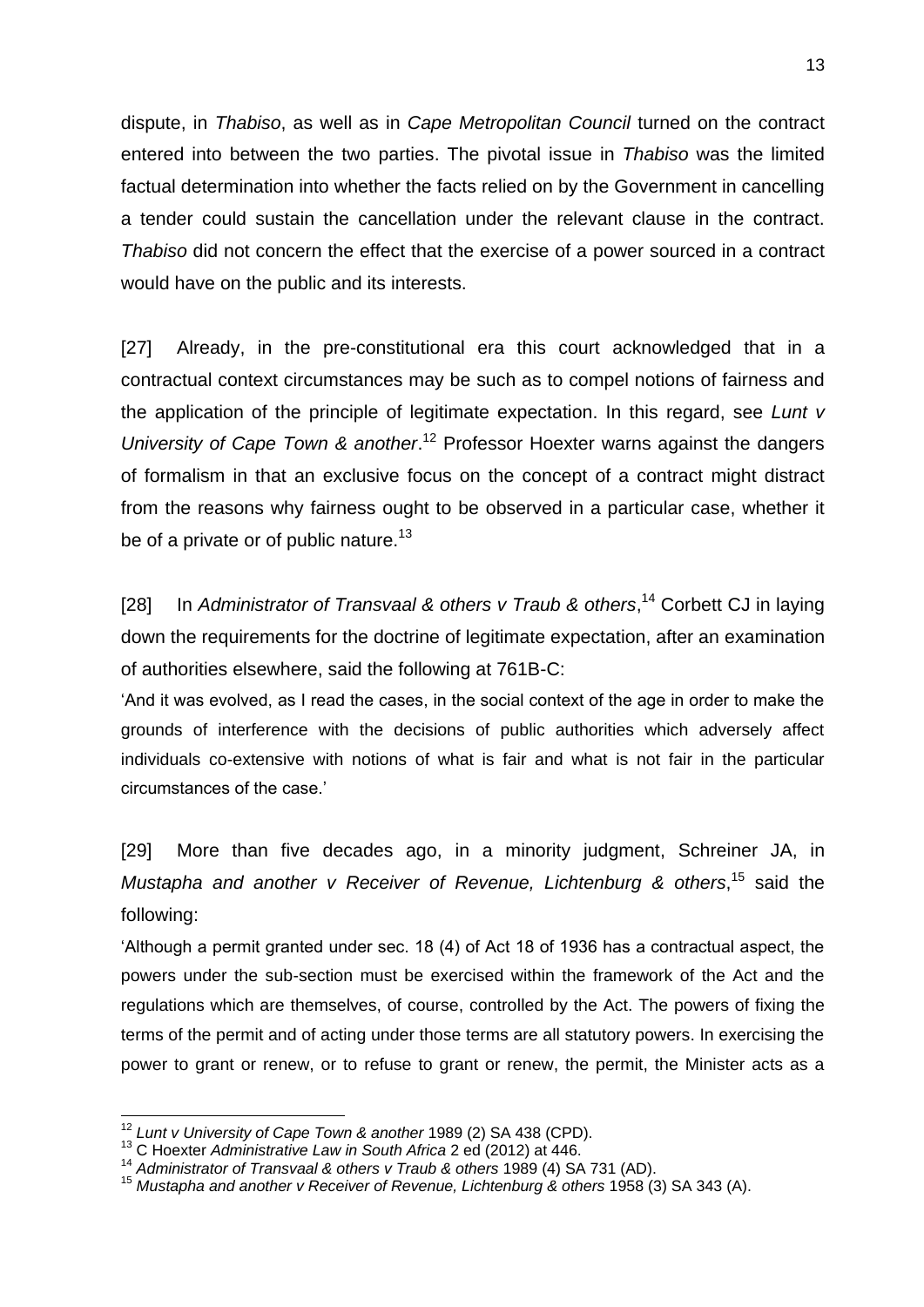state official and not as a private owner, who need listen to no representations and is entitled to act as arbitrarily as he pleases, so long as he breaks no contract. For no reason or the worst of reasons the private owner can exclude whom he wills from his property and eject anyone to whom he has given merely precarious permission to be there. But the Minister has no such free hand. He receives his powers directly or indirectly from the Statute alone and can only act within its limitations, express or implied. If the exercise of his powers under the sub-section is challenged the Courts must interpret the provision, including its implications and any lawfully made regulations, in order to decide whether the powers have been duly exercised. . .' (Footnotes omitted)

These remarks are apposite to this case. Insofar as the approval of the acceleration of the felling schedule is concerned, the contractual rights and responsibilities arising from the lease agreement also fell within s 55 of NEMPAA.

[30] As demonstrated above, SANParks engaged in years of deliberate processes with interested members of the public. It committed itself, both in the framework and the management plan, to ongoing public participation. The management framework embodied clear and reasonable undertakings to which the public was entitled to expect adherence, including being heard before decisions which could adversely affect its interests would be made.<sup>16</sup> SANParks' approval of MTO's accelerated tree felling, including the seven year premature lease exit, was an issue on which members of the affected public could rightly expect to be heard.

[31] It is also material that on 29 August 2016, SANParks issued a public statement to residents in the affected areas in which it sought to justify its decision in favour of accelerated harvesting. It went as far as issuing an apology for the inconvenience caused to the public by the accelerated harvesting activities. This letter, together with a detailed position statement published on its website on 30 August 2016, which explained its decision in favour of MTO, is indicative of SANParks' own recognition that the public had, at the very least, an entitlement to information about the decision to harvest, a situation which would not prevail in a purely contractual partnership between SANParks and MTO.

 $\overline{\phantom{a}}$ 

<sup>&</sup>lt;sup>16</sup> South African Veterinary Council & another v Szymanski 2003 (4) SA 42 (SCA) para 19 quoting *National Director of Public Prosecutions v Phillips & others* 2002 (4) SA 60 (W) para 28.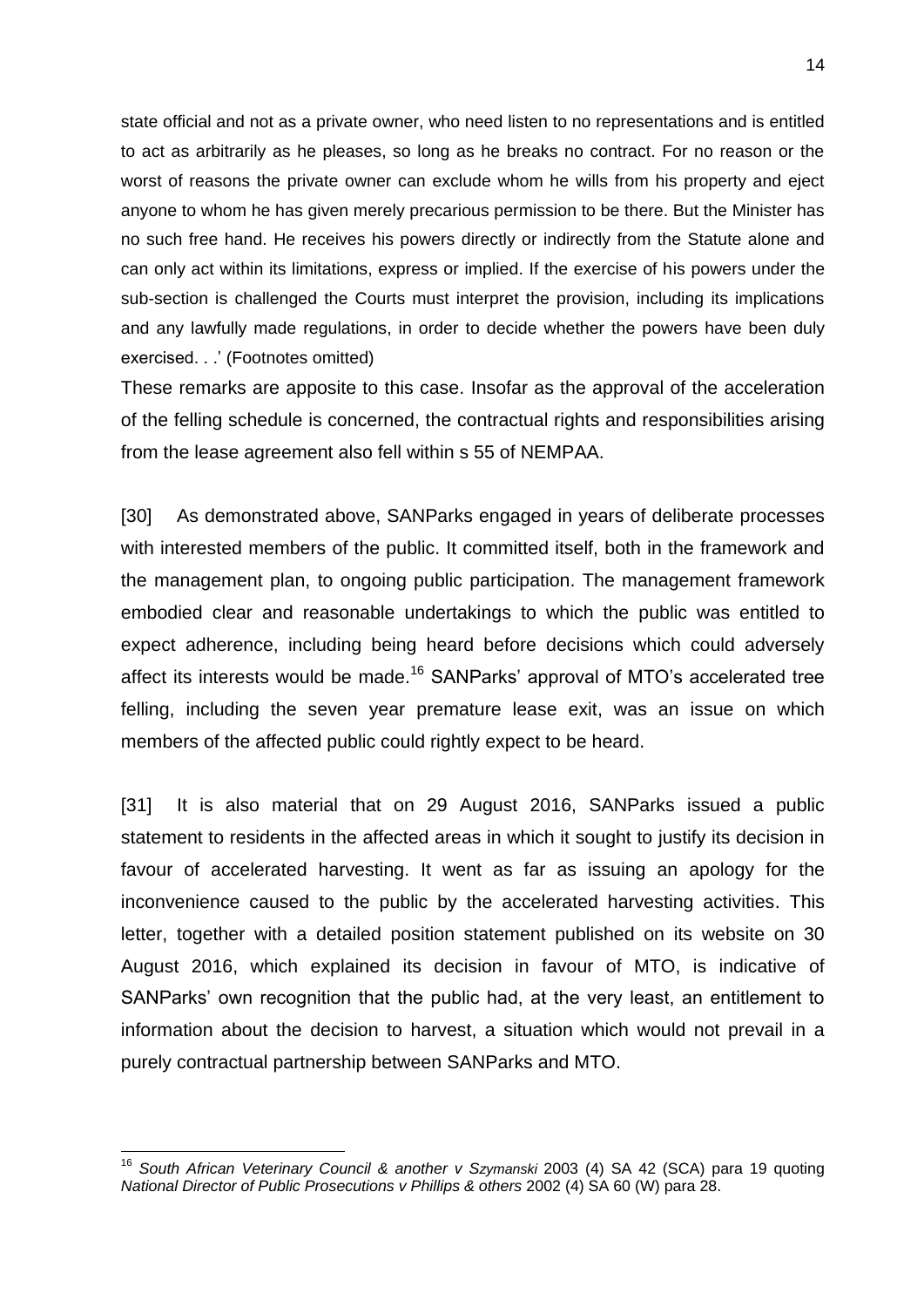[32] Having regard to the factual background set out above, considering SANParks' statutory obligations and the principles set out in case law referred to above, it is clear in my view that Parkscape and its members had a legitimate expectation to be consulted before the decision to vary the lease was made. The court below was correct in holding in favour of Parkscape.

[33] In consequence, the following order is issued: The appeal is dismissed with costs including the costs of two counsel.

> **N Dambuza Judge of Appeal**

**\_\_\_\_\_\_\_\_\_\_\_\_\_\_\_\_\_\_\_**

#### **Navsa JA and Davis AJA:**

[34] We have had the benefit of reading the judgment of our colleague Dambuza JA. We are in complete agreement with her reasoning and the conclusions reached by her. In light of academic warnings against adopting a formalistic approach when considering rights of parties in relation to a contract involving a state organ, we consider it necessary to comment further on that aspect.<sup>17</sup>

[35] As pointed out by our colleague, this court, in *Logbro*, was astute to recognise, under the circumstances of that case, notwithstanding a contractual right of provincial government to withdraw a tender, the relationship between the public authority and the private tendering party was governed by the principles of administrative law. *Logbro* was intent at ensuring that the position maintained in *Cape Metro* was circumscribed.<sup>18</sup> In the circumstances in *Logbro*, there was not yet an equality of arms between the private party tendering to provide services to the provincial government and the latter. That case involved litigation between competing parties in a tender process. It concerned a challenge to the award of the tender.

 $\overline{\phantom{a}}$ 

<sup>17</sup> See Cora Hoexter 'Contracts and Administrative Law: Life after formalism' 2004 (121) *SALJ* 545; Geo Quinot State Commercial Activity: A legal framework (1989).

Logbro at paras 7 and 10.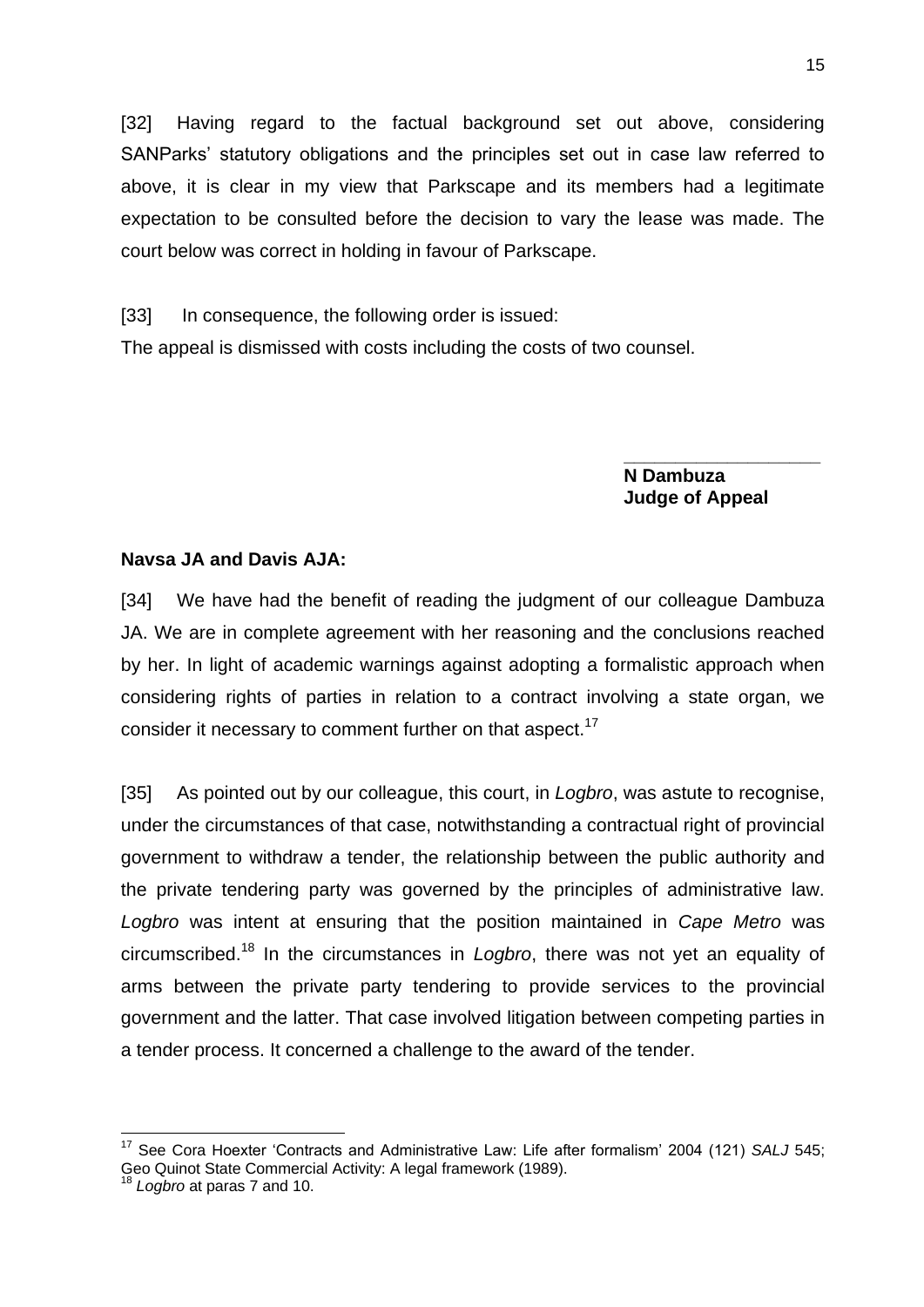[36] The ambit of *Cape Metro*, confirmed in *Logbro*, was as follows: the Metropolitan Council cancelled a contract with a private contractor. The main issue was whether the cancellation in terms prescribed by the contract involved administrative law principles. On the facts of that case, this court held that the cancellation did not constitute administrative action. It was this distinction that *Logbro* sought to make.

[37] There is no bright-line test for determining whether administrative principles intrude in relation to a contract involving an organ of state and a private party. However, there are indicators. One might rightly ask whether coercive state power can be brought to bear by a state organ on the private party. Further, one will be constrained to consider whether the public interest is affected by the exercise of the contractual right. In *Bullock NO v Provincial Government, North West Province* 2004 (5) SA 262 (SCA), this court considered whether the grant by the provincial authority of a servitude in relation to the relevant part of the foreshore of a dam constituted administrative action. In that case the right to a servitude was claimed in terms of a contract concluded decades before with the provincial authority's predecessor. This court, in rejecting the claim as being purely contractual, said the following:

'A decision by the first respondent to grant, in perpetuity, a right over part of the foreshore to one property owner to the exclusion of all other persons, significantly curtails access to that resource by the public. In my view, for the reasons which follow, the decision to grant the servitude can and must be classified as administrative action . . . .<sup>19</sup>

The contractual terms, seen contextually, will also be scrutinised to determine how the parties envisaged disputes in relation to their agreement being dealt with prospectively.

[38] Having regard to the authorities referred to by Dambuza JA, including *Traub*, a court should be concerned with whether, in the circumstances of the case, the State can be said to be acting fairly, which includes, but is not limited to, questions of procedural propriety. It does not necessarily follow, where there is an equality of arms in relation to the conclusion of a contract and where the public interest is not directly involved, that the private party will be able to resort to administrative law principles.

**<sup>.</sup>**  $19$  Para 14.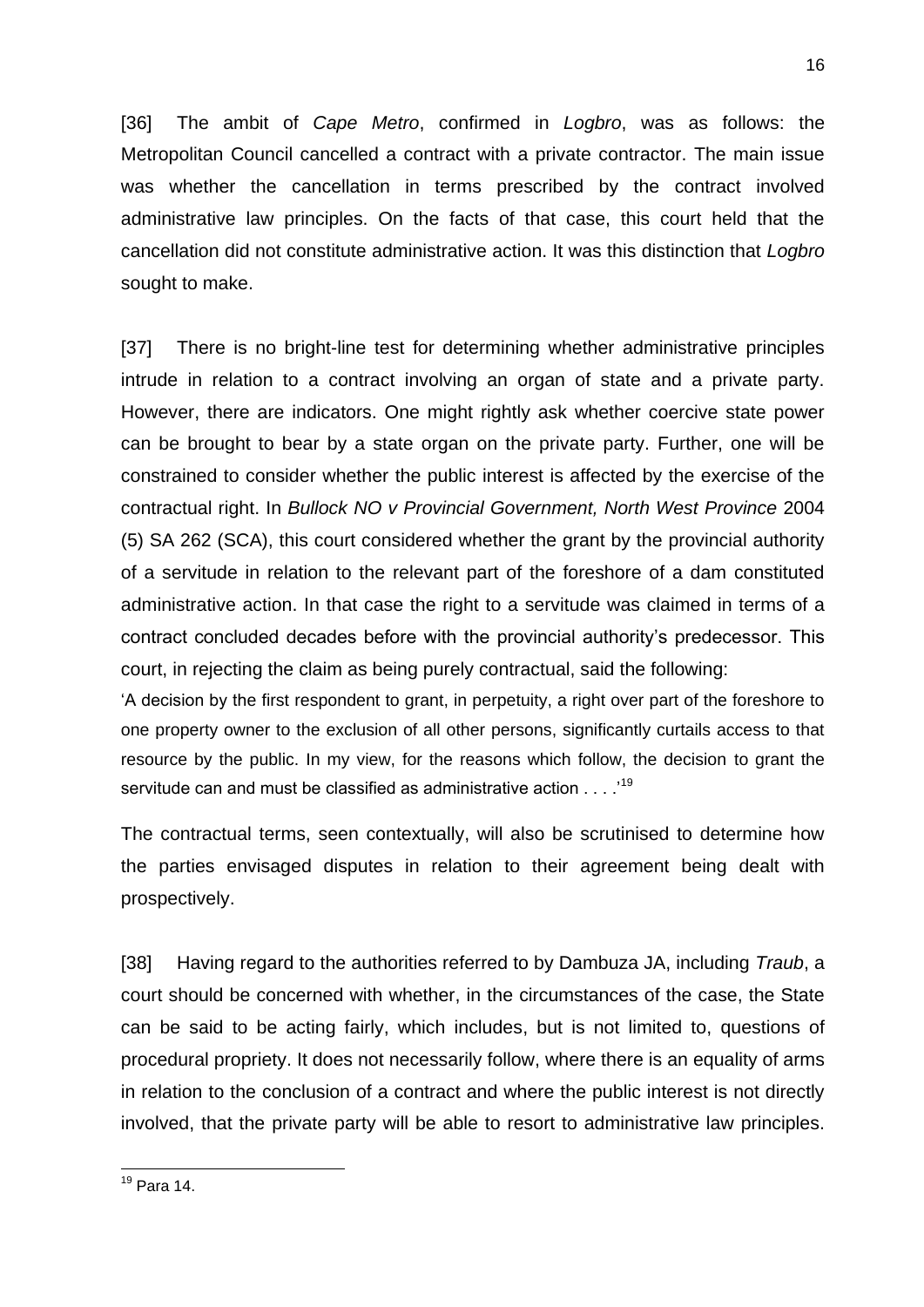Each case has to be decided on its own merits and courts will exercise a value judgment.

[39] Proportionality is a constitutional watchword, the exercise of which, can be employed in adjudicating whether to import administrative law principles into cases involving an organ of state and a private party. In the present case, as demonstrated by our colleague, those indicators compel the conclusion reached by her, namely, that Parkscape and its members had a legitimate expectation to be consulted before the decision to vary the lease was made. The application of the administrative law principle that parties affected by a decision of an organ of state in this case can hardly be said to place a disproportionate burden on SANParks.

> **M Navsa Judge of Appeal**

**\_\_\_\_\_\_\_\_\_\_\_\_\_\_\_\_\_\_\_**

**D Davis Acting Judge of Appeal**

**\_\_\_\_\_\_\_\_\_\_\_\_\_\_\_\_\_\_\_**

#### **Rogers AJA**

[40] I differ from the majority's conclusion. In my view the appeal should be upheld for the reason that the appellant's decision did not constitute 'administrative action' as defined in PAJA because the decision (a) was not taken 'in terms of any legislation' and (b) did not involve the exercise of a 'public power' or 'public function' and was not 'of an administrative nature'. This makes it unnecessary to decide whether Parkscape established the legitimate expectation on which it founded its case. I shall refer to the parties and the relevant legislation by the same abbreviated references used in my colleague's judgment.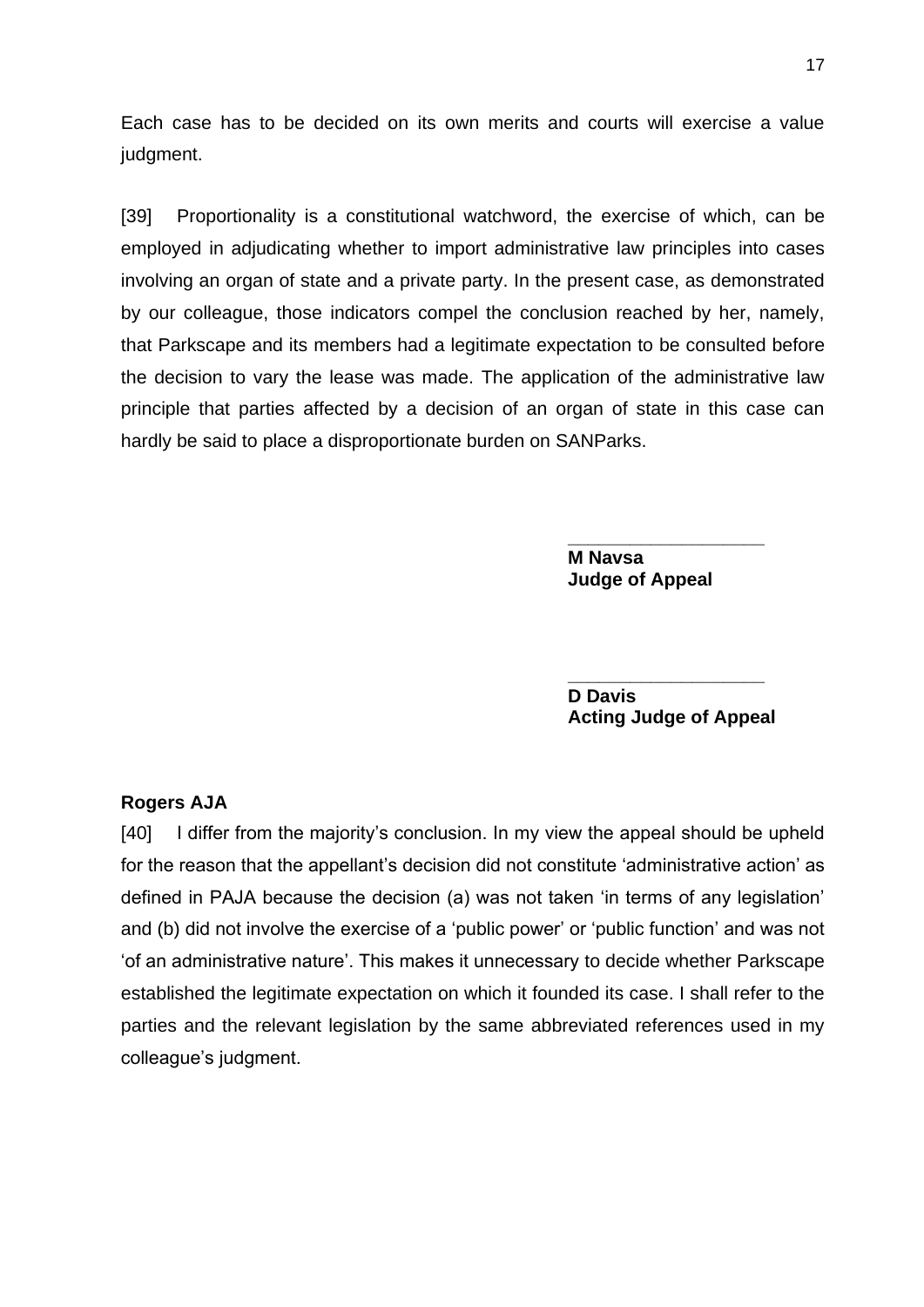#### **'in terms of any legislation'**

[41] In order to be reviewable in terms of PAJA, the impugned act must be 'administrative action' as defined in s 1 of the Act. In relevant part the definition reads thus (my emphasis):

'any decision taken, or any failure to take a decision, by –

*(a)* an organ of state, when –

(i) exercising a power in terms of the Constitution or a provincial constitution; or

(ii) exercising a public power or performing a public function in terms of any legislation; or

*(b)* a natural or juristic person, other than an organ of state, when exercising public power or performing a public function in terms of an empowering provision,

which adversely affects the rights of any person and which has a direct, external legal effect, but does not include – . . .'.

[42] The terms 'decision' and 'empowering provision' which I have underlined are also defined (again my emphasis):

A 'decision' means 'any decision of an administrative nature made, proposed to be made, or required to be made, as the case may be, under an empowering provision, including a decision relating to – . . .'.

An 'empowering provision' means 'a law, a rule of common law, customary law, or an agreement, instrument or other document in terms of which an administrative action was purportedly taken'.

[43] The action which Parkscape applied to review was SANParks' decision to consent to an accelerated felling schedule. Its review was brought in terms of s 6(2)*(c)* read with s 3(1) of PAJA, the essential allegation being that the decision was taken in a procedurally unfair way, ie without hearing Parkscape and members of the public, despite the fact that the decision materially and adversely affected the legitimate expectations of Parkscape and members of the public within the meaning of s 3(1).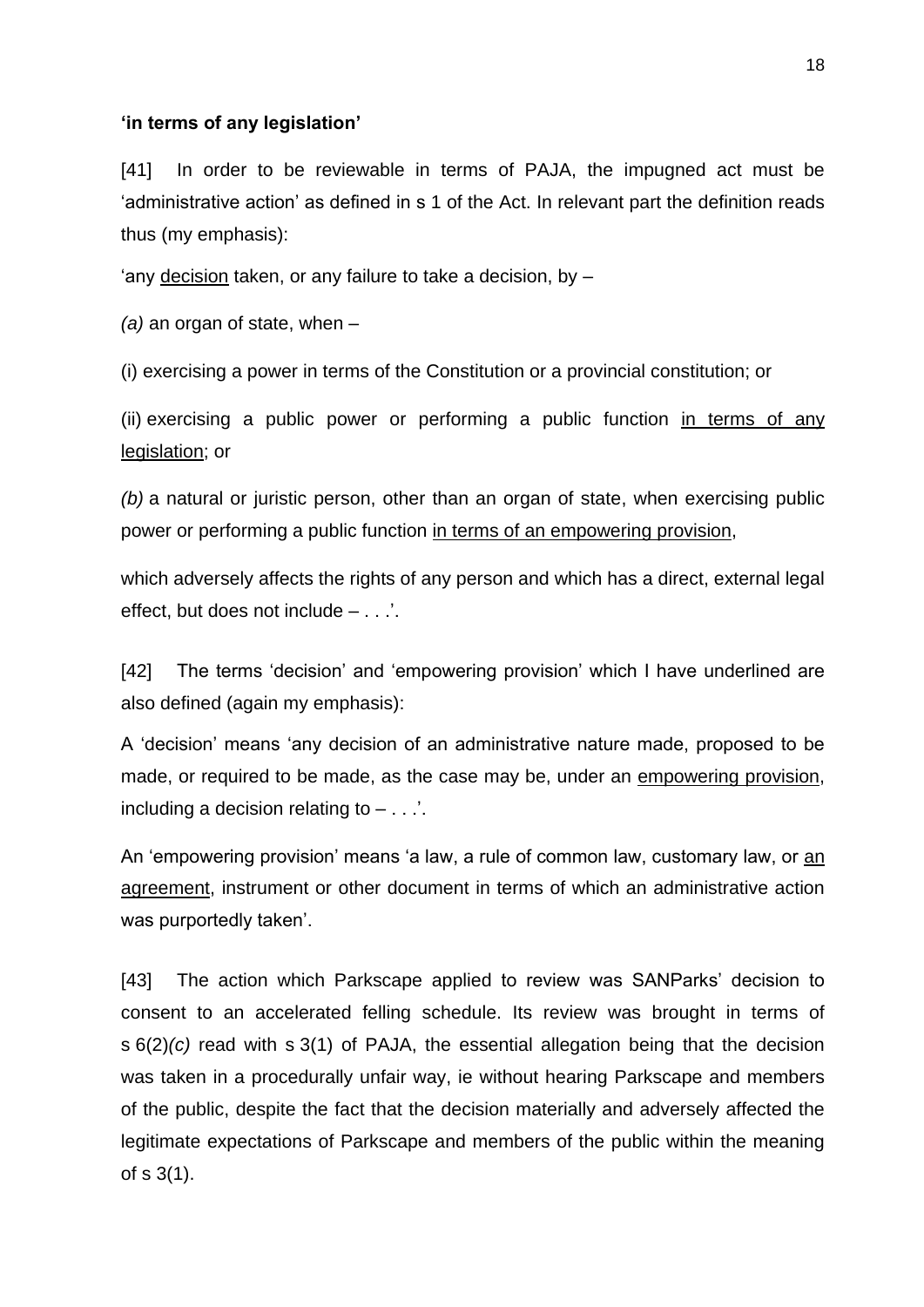[44] The lease divided the plantations into compartments. Clause 10.1 required MTO to clear-fell and release the compartments by not later than 20 years after the commencement date, unless the lessor in writing agreed to a longer period. Clause 10.2 stipulated that the clear-felling should take place in accordance with the schedule annexed to the lease as annexure K. That annexure specified the 'last date' by which each compartment was to be felled.

[45] Clause 10.4 provided that on or before the end of February each year MTO was to notify SANParks of the clear-felling programme it intended to implement over the next six years, highlighting any variation from the previous year's submission and from annexure K. Clause 10.5 gave SANParks 90 days, from receipt of the programme, to notify MTO whether it accepted any variation to annexure K. If SANParks rejected the variation and if MTO was of the view that SANParks was being unreasonable, MTO was required to notify SANParks accordingly, giving reasons for its view. If the parties were unable to resolve their dispute within 90 days of MTO's notice challenging the decision, MTO was entitled to refer the dispute to arbitration in terms of clause 49.

[46] Devastating fires in the Cape Peninsula in March 2015 damaged large parts of the plantations. As a result MTO, acting in terms of clause 10.4, asked SANParks to consent to an accelerated felling schedule. From a commercial perspective, there were sound reasons for this request. SANParks considered the request in terms of clause 10.5 and gave its consent. That is the decision attacked on review.

[47] If clause 10.5 was the source of SANParks' power to consent to an accelerated felling schedule, as seems to me to be the case, its decision was not 'administrative action' as defined. To constitute 'administrative action', the action (a) must be a 'decision' as defined in PAJA; and (b) must meet the further requirements contained in the definition of 'administrative action'.

[48] If SANParks' decision was 'of an administrative nature', which I shall assume for present purposes to be the case, it was a 'decision' as defined because it was made in terms of an 'empowering provision', namely 'an agreement'.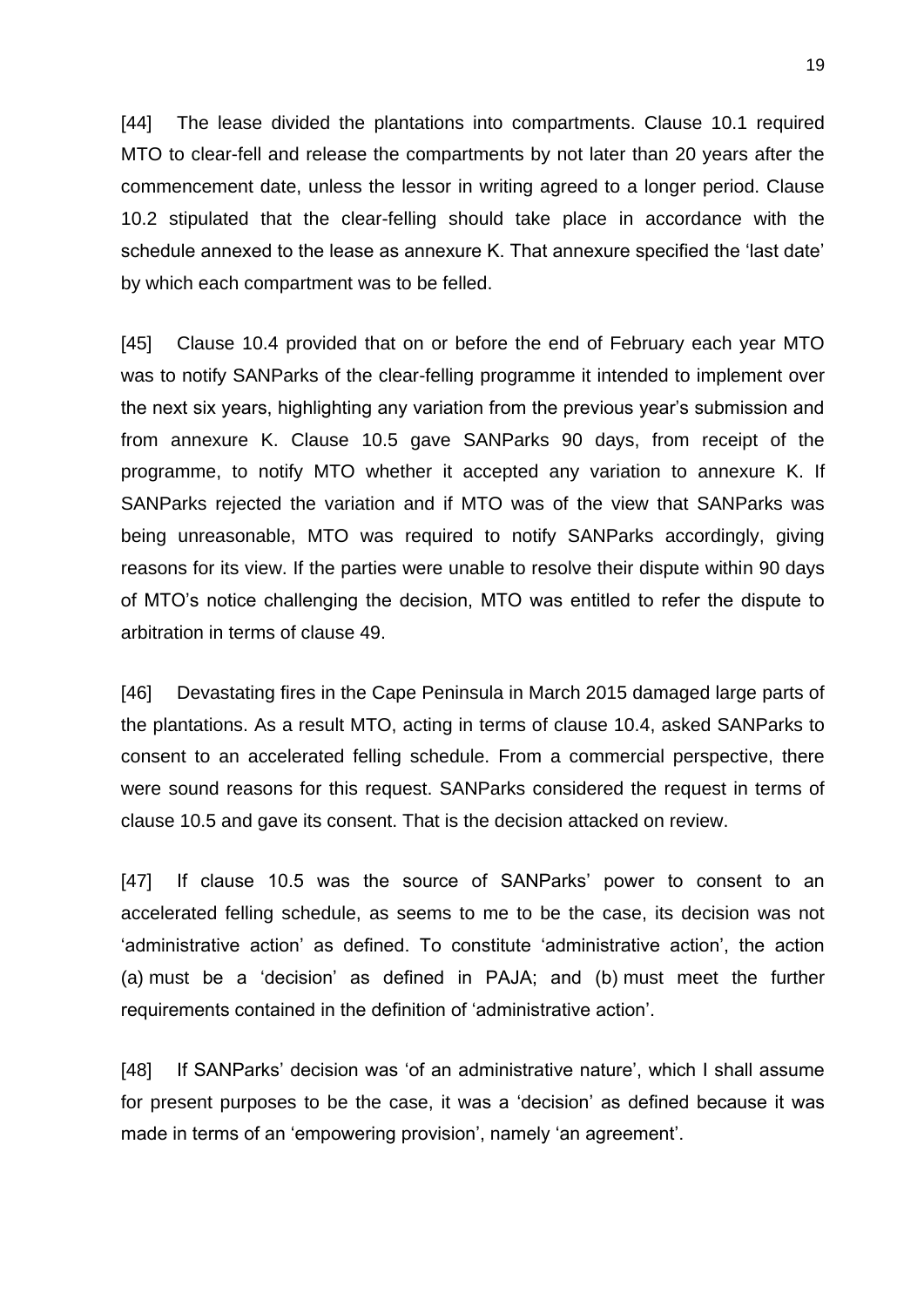[49] This takes one to the definition of 'administrative action'. Since it is common cause that SANParks is an 'organ of state' for purposes of para *(a)* of the definition of 'administrative action', one requirement imposed by the definition is that SANParks' decision should have been one taken in terms of the Constitution or a provincial constitution or any legislation. The fact that the decision was taken in terms of the broader range of instruments comprehended within the definition of 'empowering provision' is insufficient. It is necessary that the 'empowering provision' be located in the Constitution or in a provincial constitution or in legislation.

[50] That, I would have thought, should be the end of the matter. 'Parkscape's' counsel, seeking to avoid this conclusion, submitted that the phrase 'in terms of an empowering provision' in para *(b)* of the definition of 'administrative action' should be read as applying to para *(a)* as well. The majority does not embrace this conclusion and it cannot be reached by any legitimate process of statutory interpretation. The lawmaker chose to deal with organs of state on the one hand, and natural and juristic persons on the other, in separate paragraphs of the definition, joined by the disjunctive 'or'. When identifying the source of power applicable to organs of state in para *(a)*, the lawmaker, which could have used the term 'empowering provision' if that is what it meant, instead selected a specific subset of empowering sources. The fact that in para *(b)* of the same definition the lawmaker chose the term 'empowering provision' demonstrates that it deliberately refrained from using that term in para *(a).*

[51] We were referred during argument to Professor Hoexter's criticism of the statutory definition of 'administrative action' in chapter 4 of her book *Administrative Law in South Africa* 2 ed. The learned author's criticisms may have merit but they do not support an argument that a decision, taken by an organ of state in terms of a contract rather than legislation, constitutes 'administrative action' as defined. At 218 she says:

'As we have seen above, in order to perform administrative action a natural or juristic person must be exercising a public power or performing a public function in terms of an "empowering provision", which is a rather broad concept. By contrast, organs of state are held to a more stringent standard. In order to perform administrative action, an organ of state must either be exercising a power in terms of the Constitution or a provincial constitution; or it must be exercising a public power or performing a public function "in terms of any legislation".'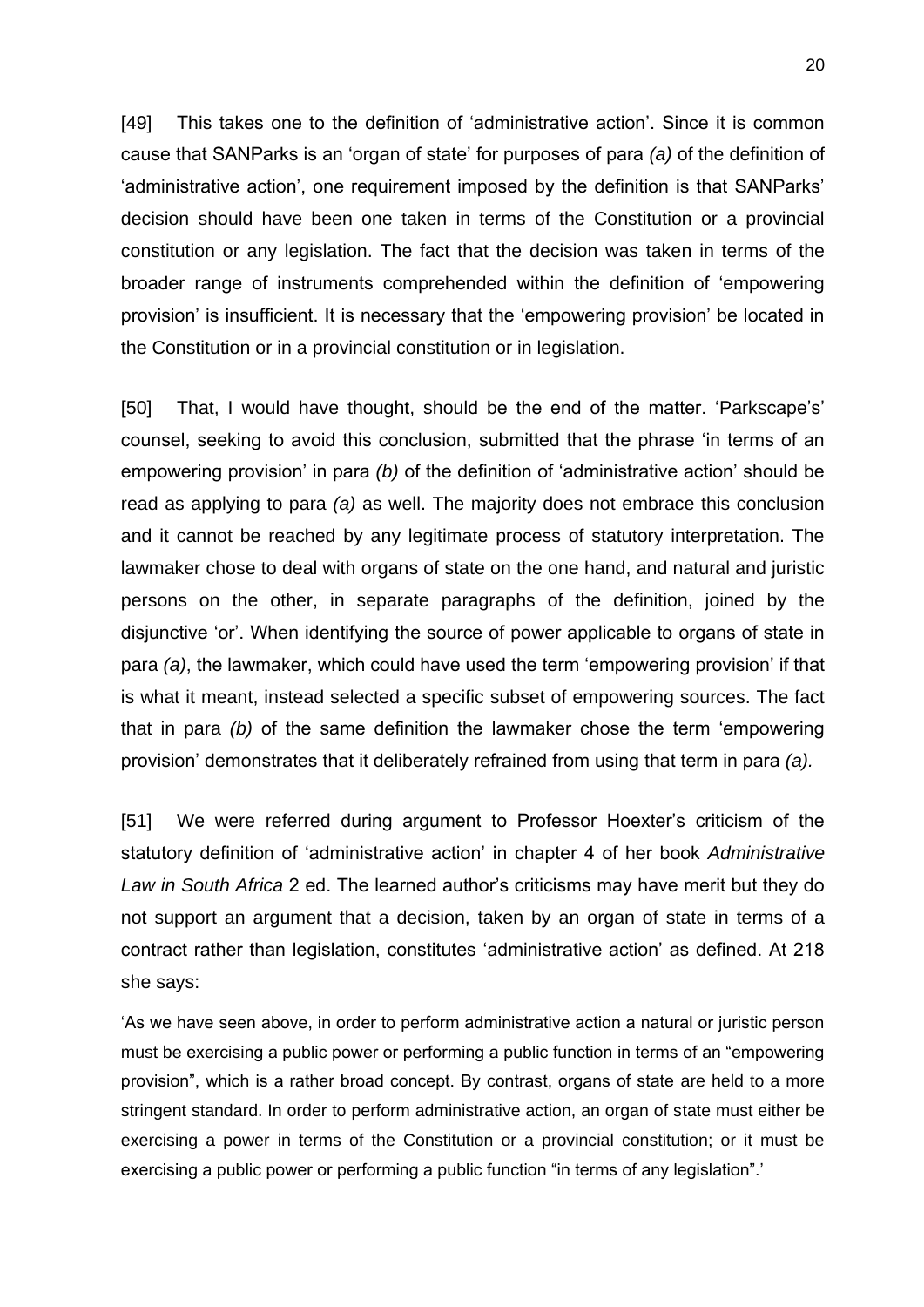The learned author does not say that the term 'empowering provision' should be implied in para *(a)* of the definition of 'administrative action'. Rather, she is making the point that para *(a)* narrows the concept of 'administrative action' in relation to organs of state.

[52] Even if the definition of 'administrative action' were thought in this respect to be inconsistent with s 33 of the Constitution, it cannot be brought into line with s 33 by a process of interpretation. The duty to construe legislation in conformity with the Constitution is subject to the qualification that a constitutionally compliant meaning must be one which can reasonably be ascribed to the lawmaker's language and is not unduly strained.<sup>20</sup>

[53] One may ask why the lawmaker made provision for a private party's contractual decisions potentially to be reviewable under PAJA while not making similar provision in the case of organs of state. The distinction is not necessarily irrational. Although the definition of 'empowering provision' includes an agreement, it by no means follows that the lawmaker had in mind ordinary bilateral contracts.

[54] It may well be that the contractual 'empowering provisions' which the lawmaker had in mind in para *(b)* of the definition of 'administrative action' were contracts by which private bodies exercise governmental functions. Examples would be the rules and constitutions by which voluntary associations exercise regulatory functions (for example, in relation to sporting codes, advertising and the like) and the contracts under which private bodies render services to the public where the state has outsourced such services. $21$  In the case of organs of state, by contrast, governmental functions are performed in terms of legislation, not by way of contract.

 $\overline{\phantom{a}}$ <sup>20</sup> Investigating Directorate: Serious Economic Offences & others v Hyundai Motor Distributors (Pty) *Ltd & others; In re: Hyundai Motor Distributors (Pty) Ltd & others v Smit NO & others* [2000] ZACC 12; 2001 (1) SA 545 (CC) paras 23-24; *Democratic Alliance v Speaker of the National Assembly & others*  [2016] ZACC 8; 2016 (3) SA 487 (CC) para 33.

<sup>&</sup>lt;sup>21</sup> See the full court decision in *National Horse Racing Authority of Southern Africa v Naidoo & another* 2010 (3) SA 182 (N) paras 20-28; Yvonne Burns *Administrative Law* 4 ed at 209 ff. For the significance of the governmental nature of a function, see *Calibre Clinical Consultants (Pty) Ltd & another v National Bargaining Council for the Road Freight Industry & another* [2010] ZASCA 94; 2010 (5) SA 457 (SCA).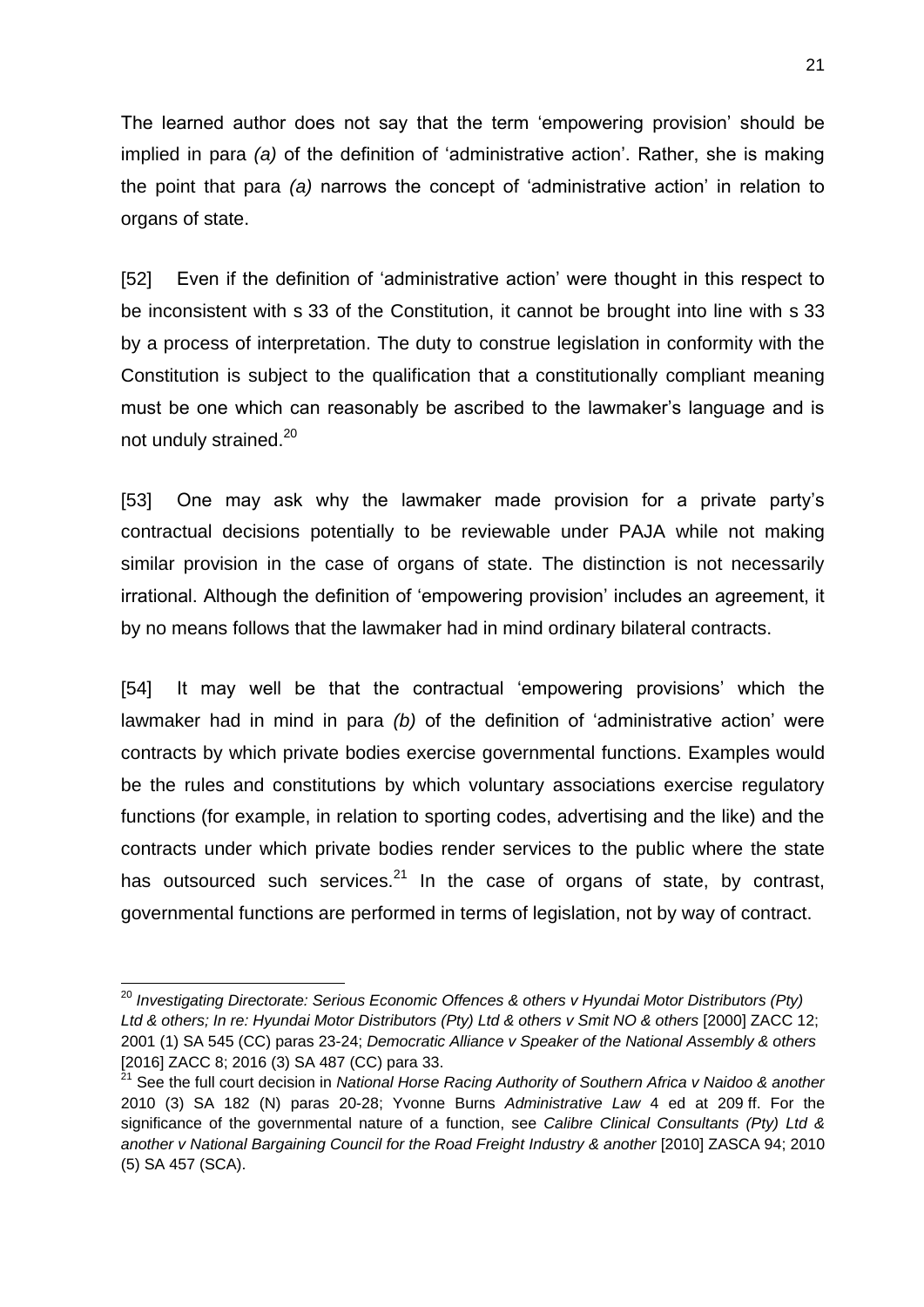[55] In its reasoning on the public character of SANParks' decision, the court a quo placed reliance on s 55(1)*(a)* of the NEMPAA, which provides that SANParks 'must manage all existing national parks … in accordance with this Act and any specific environmental management Act referred to in the National Environmental Management Act'. The court a quo also referred to s 27 of the National Forest Act 84 of 1998 which empowers the Minister responsible for forests to lease state forests. If the court a quo intended to say that SANParks' decision to grant consent to the accelerated felling schedule was a decision taken in terms of one or both of these provisions, the finding cannot in my view be supported. Although Parkscape's counsel in the court a quo relied on s 55(1)*(a)* as a source of power (this was done in a post-hearing note, not on the papers), they did not attempt to support it on appeal, instead making the argument that the framers of PAJA must have intended the phrase 'made in terms of an empowering provision' to apply to para *(a)* of the definition as well as para *(b).*

[56] The various judgments of the Constitutional Court in *Chirwa v Transnet Ltd & others* 2008 (4) SA 367 (CC) have a bearing on this issue. The leading judgments were given by Skweyiya J and Ngcobo J – a majority of the justices concurred in both judgments. Langa CJ, with whom Mokgoro and O'Regan JJ concurred, gave a minority judgment concurring in the result but not in the reasoning. The issue in the case was whether Transnet's dismissal of an employee was reviewable under PAJA. Ngcobo J held that the dismissal was not administrative action for purposes of s 33 of the Constitution and of PAJA and thus did not reach the other elements that need to be met for action to amount to a 'decision' and 'administrative action' for purposes of PAJA.

[57] In accordance with the principle of subsidiarity, Langa CJ went directly to the requirements of PAJA. In para 181 he listed the seven requirements imposed by PAJA for conduct to be 'administrative action'. Since Transnet, like SANParks, is an organ of state, one of these requirements was that its decision should have been taken 'in terms of any legislation'. Langa CJ said that the terms and conditions of service of Transnet's employees were controlled through contracts (para 182). He considered a contention that, because Transnet was governed by the Legal Succession to the South African Transport Services Act 9 of 1989, legislation was the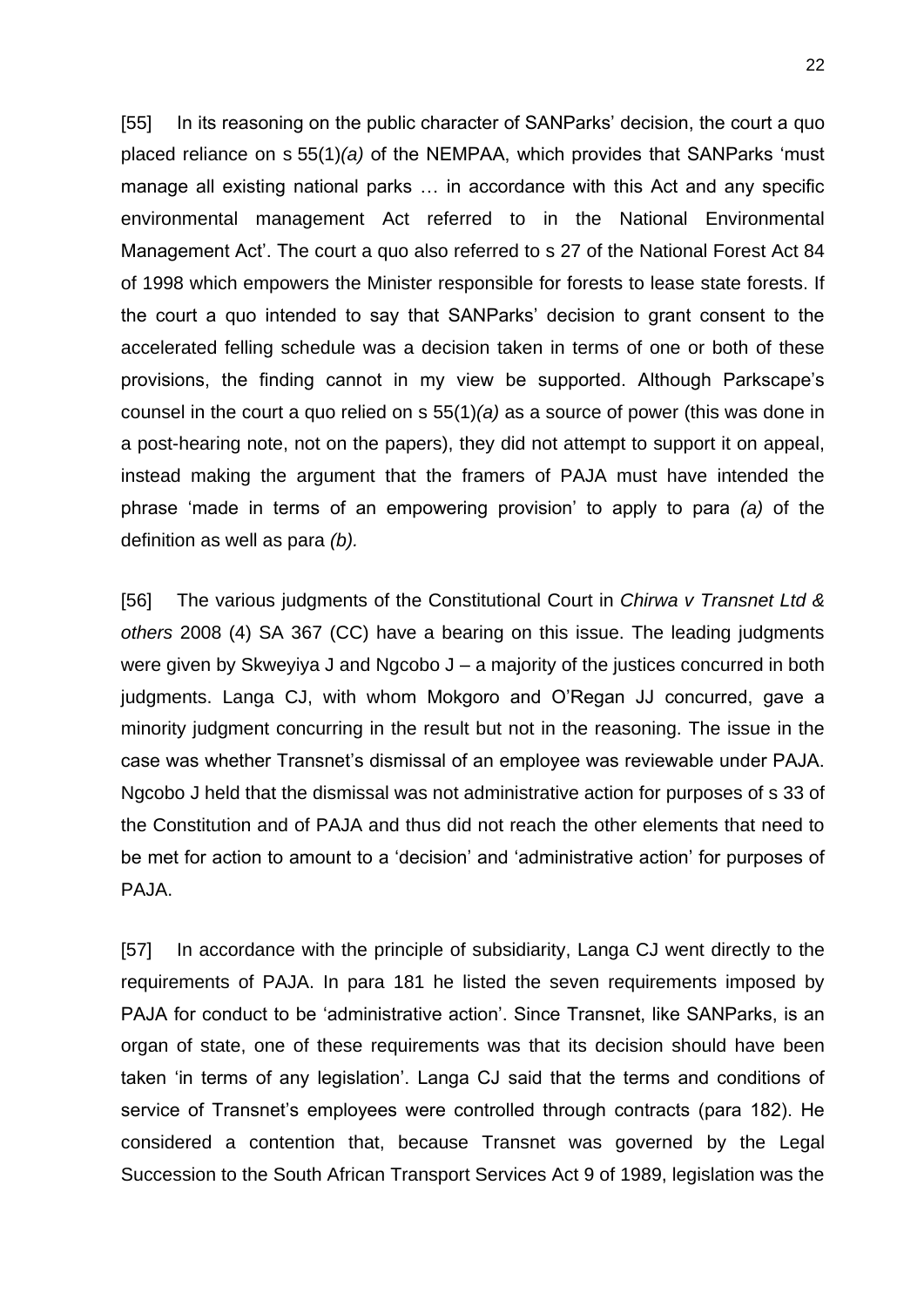source of all its powers and functions and provided the basis for all its operational activities, including those of a contractual nature. He rejected the contention (para 183):

'This argument cannot hold water. It would render the requirement that the decision be taken "in terms of any legislation" meaningless, as all decisions taken by a body created by statute would meet the requirement. If that is what the legislature intended, one would have expected them to have said as much. Instead they chose to distinguish between powers exercised by the same body, including a body created by legislation, according to the source of the power.'

[58] Although Langa CJ's judgment, being a minority judgment, is not binding on us, this part of the Chief Justice's reasoning, concurred in by two other justices, has strong persuasive value, given that there is nothing in the majority judgments inconsistent with it. In my view, the Chief Justice's finding that Transnet's termination of Chirwa's employment contract was not a decision taken 'in terms of any legislation' is equally applicable to the present case. Section 27 of the National Forest Act was the source of the Minister's power to conclude the lease. Once, however, the lease was concluded, it was to the contract that one had to look to determine the rights and obligations of the parties. The period of the lease, and the date by which compartments had to be clear-felled, was a matter determined entirely by the lease. The presence or absence of s 55(1) of the NEMPAA would have no effect on the existence and scope of the contractual 'power'.

#### **'public power or . . . public function' and 'of an administrative nature'**

[59] Although what I have said so far suffices to dispose of the appeal, I shall consider two other hurdles Parkscape would need to overcome to establish reviewability in terms of PAJA. These are the requirements that the decision in question should have been 'of an administrative nature' and should have involved the exercise or performance of 'a public power' or 'public function'. In *Chirwa* Ngcobo J held that Transnet's dismissal of the employee involved the exercise of a public power but did not amount to 'administrative action' (paras 137-150). This conclusion carried the support of the six justices who concurred in Ngcobo J's judgment generally as well as of Skweyiya J who concurred in this specific finding (para 73).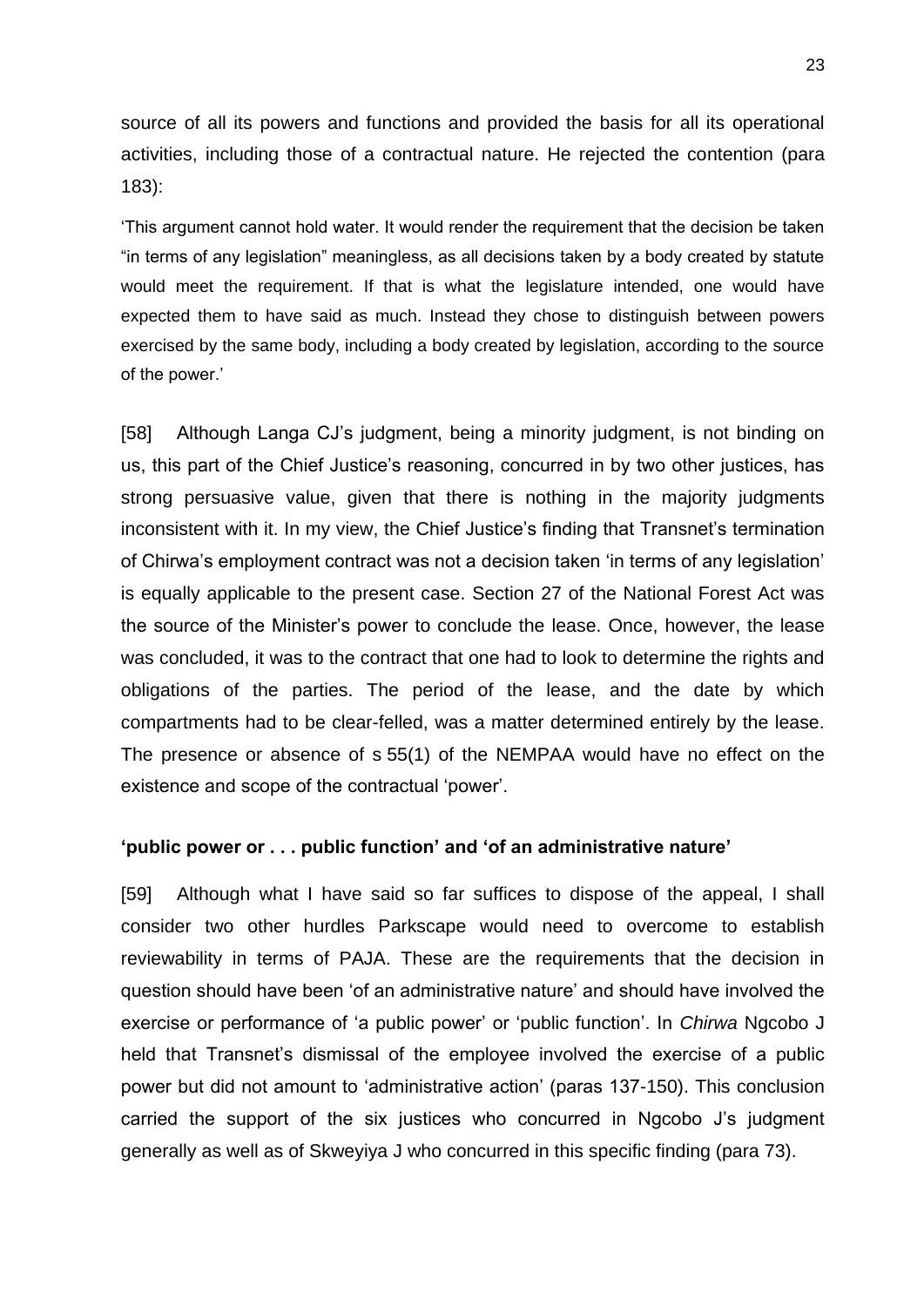[60] In the minority judgment, Langa CJ considered that the dismissal was not the exercise of public power. He identified the following factors as being relevant in characterising the power as public or not, cautioning that none of them is necessarily determinative (para 186):

'(a) the relationship of coercion or power that the actor has in its capacity as a public institution; (b) the impact of the decision on the public; (c) the source of the power; and (d) whether there is a need for the decision to be exercised in the public interest.'

[61] In disagreeing with Langa CJ's characterisation of the power at issue in *Chirwa*, Ngcobo J said the following (para 138):

'I am unable to agree with the view that in dismissing the applicant Transnet did not exercise public power. In my view, what makes the power in question a public power is the fact that it has been vested in a public functionary, who is required to exercise the power in the public interest. When a public official performs a function in relation to his or her duties, the public official exercises public power. I agree with Cameron JA that Transnet is a creature of statute. It is a public entity created by the statute and it operates under statutory authority. As a public authority, its decision to dismiss necessarily involves the exercise of public power and, "(t)hat power is always sourced in statutory provision, whether general or specific, and behind it, in the Constitution".'

[62] The factors bearing on the question whether conduct involves the exercise of a public power may also be regarded as relevant to the question whether the conduct is of an administrative nature. There is not a bright line between these two prerequisites for 'administrative action'. I shall thus take them together.

[63] I agree with Dambuza JA that the conclusion of the lease was an exercise of public power. However, once the contract came into existence, a commercial contract in which DWAF did not negotiate from a position of superiority, the exercise of its contractual rights was in my view a private matter. In *Logbro Properties CC v Bedderson NO & others* 2003 (2) SA 460 (SCA) Cameron JA, in explaining this court's decision in *Cape Metropolitan Council v Metro Inspection Services (Western Cape) CC & others* 2001 (3) SA 1013 (SCA), said this (para 10):

'The case [*Metro Inspection Services*] is thus not authority for the general proposition that a public authority empowered by statute to contract may exercise its contractual rights without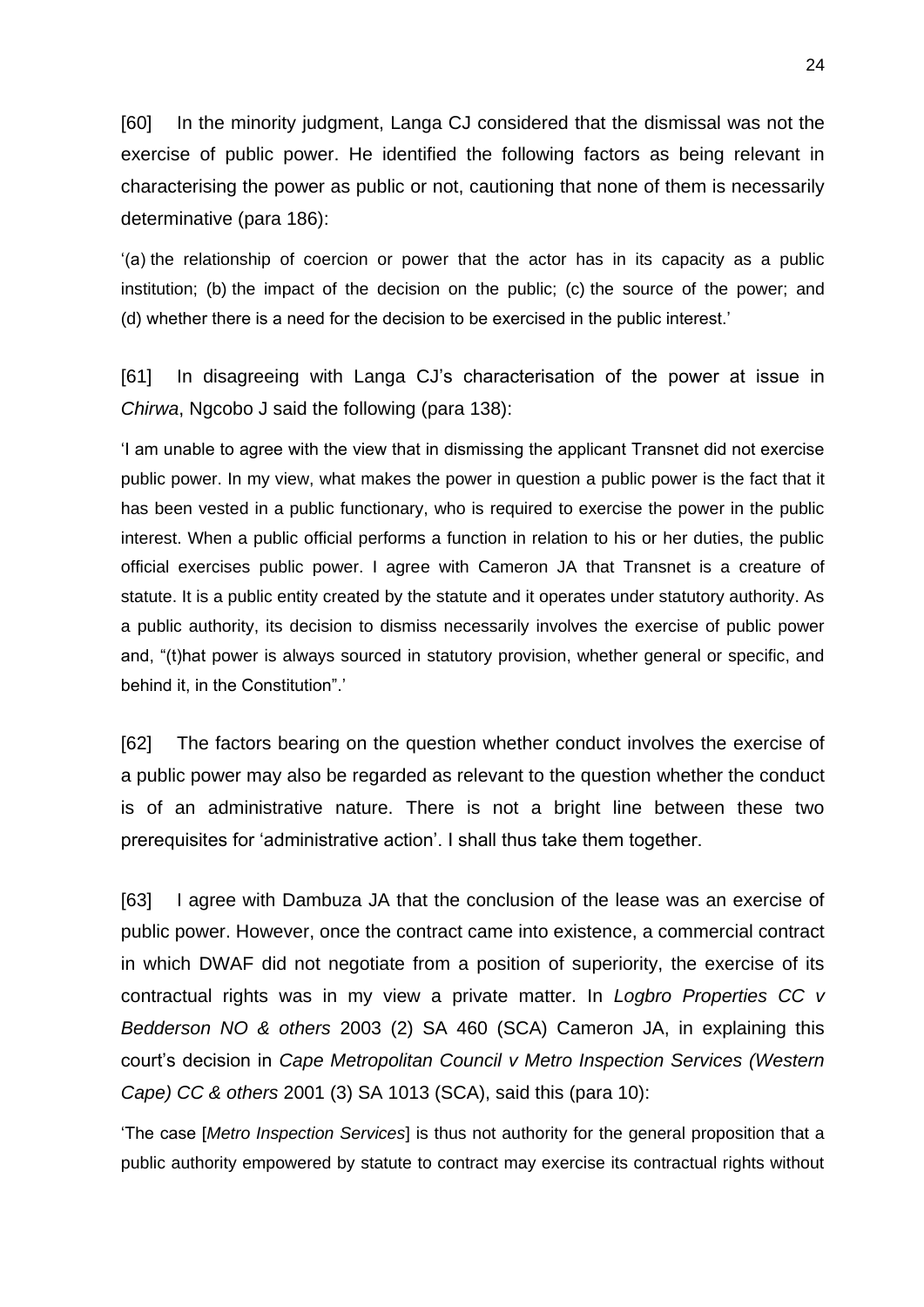regard to public duties of fairness. On the contrary: the case establishes the proposition that a public authority's invocation of the power of cancellation in a contract concluded on equal terms with a major commercial undertaking, without any element of superiority or authority deriving from its public position, does not amount to an exercise of public power.'

[64] The contract between SANParks and MTO fits Cameron JA's description of the scope of *Metro Inspection Services*. The approach in *Metro Inspection Services*  was followed by this court in *Government of the Republic of South Africa v Thabiso Chemicals (Pty) Ltd* 2009 (1) SA 163 (SCA) where Brand JA held that, once the tender in that case was awarded, the relationship between the parties was governed by the principles of contract law. The fact that the tender board relied on authority derived from a statutory provision to cancel the contract did not detract from the principle. It was also held not to matter that the grounds of cancellation were reflected in regulations, because the provisions of the regulations, by virtue of incorporation by reference, operated as contractual terms rather than as legislative provisions (para 18).<sup>22</sup> The present case is an a fortiori one. We are not dealing with the drastic power of cancellation. And the contractual provisions contained in clause 10.5 have no counterpart in legislation.

[65] It may be that the 'final word has yet to be spoken' on the interplay between contract law and administrative law and that the decisions of this court are not entirely harmonious.<sup>23</sup> What can, however, be deduced from this court's decisions, as a minimum proposition, is that the exercise of a contractual power by an organ of state does not constitute the exercise of a public power (a) where the contractual power does not mirror a statutory power and (b) where, additionally, the contract is of the kind explained by Cameron JA in para 10 of *Logbro.* 

[66] Of course, cases like *Metro Inspection Services* and *Lobgro* (pre-PAJA decisions) and *Thabiso Chemicals* (a post-PAJA decision) were concerned with the

**.** 

<sup>&</sup>lt;sup>22</sup> See also the full court judgment in *Hibiscus Coast Municipality v Margate Amusement Park (Pty) Ltd & another* [2016] ZAKZPHC 24 paras 19-20.<br><sup>23</sup> KursZuli Martinian 19-20.

<sup>23</sup> *KwaZulu-Natal Joint Liaison Committee v MEC Department of Education, Kwazulu-Natal & others* [2013] ZACC 10; 2013 (4) SA 262 (CC) para 101 per Froneman J in his minority judgment; *Staffmed CC v MEC for Health (Western Cape) & another* (6352/14) [2014] ZAWCHC 94 (23 June 2014) paras 6-10.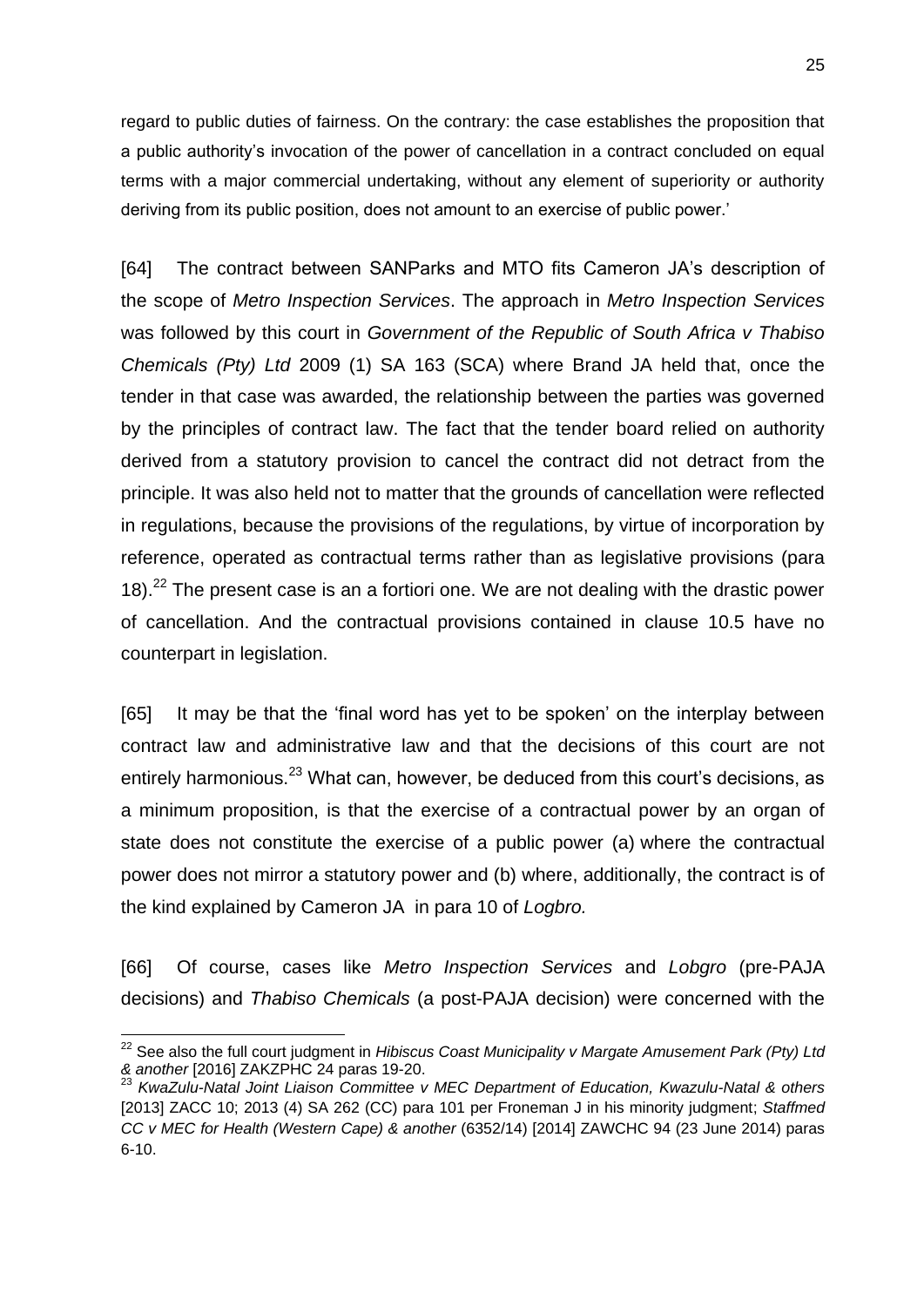question whether the exercise of a contractual power involved, at the same time, the exercise of public power in the state actor's relationship with the other contracting party. It is that element of power which called for analysis. In the present case neither SANParks nor MTO contends that, in their relationship inter se, there is any element of public power. If MTO were to regard a refusal of consent in terms of clause 10.5 as unreasonable, its remedy would be private arbitration, not judicial review. As between SANParks and members of the public, the clause lacks altogether the element of power, public or private, so the conclusion reached in *Metro Inspection Services* and *Thabiso Chemicals* is here an a fortiori one. There is no relationship of coercion as between SANParks and the public when it comes to SANParks' functions in terms of clause 10.5.

[67] The only relevant 'power' which SANParks had in the present case was the contractual power contained in clause 10.5. The only relationship which that clause created was a contractual relationship between SANParks and MTO. I am aware of no authority, and none was cited, which would entitle one to say that the clause, while a private matter as between SANParks and MTO, is a public matter as between SANParks and members of the community.

[68] In *Calibre Clinical Consultants*<sup>24</sup> this court found useful guidance in English case law on the question whether a power or function can be described as a 'public' one. It is thus not inappropriate to refer to the decision of the English Court of Appeal in *Hampshire County Council v Supportways Community Services Ltd* [2006] EWCA Civ 1035 (CA). The question was whether the council, in conducting a contractual review culminating in the termination of an outsourcing contract, was exercising a public power amenable to public law remedies. The court held this not to be the case. In concurring in Neuberger LJ's judgement, Mummery LJ said the following:

'59. . . . [I] agree with Neuberger LJ that this was not a public law case. The action of the Council in conducting the support services review was not amenable to judicial review, because there was no sufficient nexus between the conduct of the review and the public law powers of the Council to make this a judicial review case. The required public law element of unlawful use of power was missing from the support services review. The substance of the dispute between the Council and the Company was about the expiration of

**.** 

<sup>&</sup>lt;sup>24</sup> Footnote 21 above.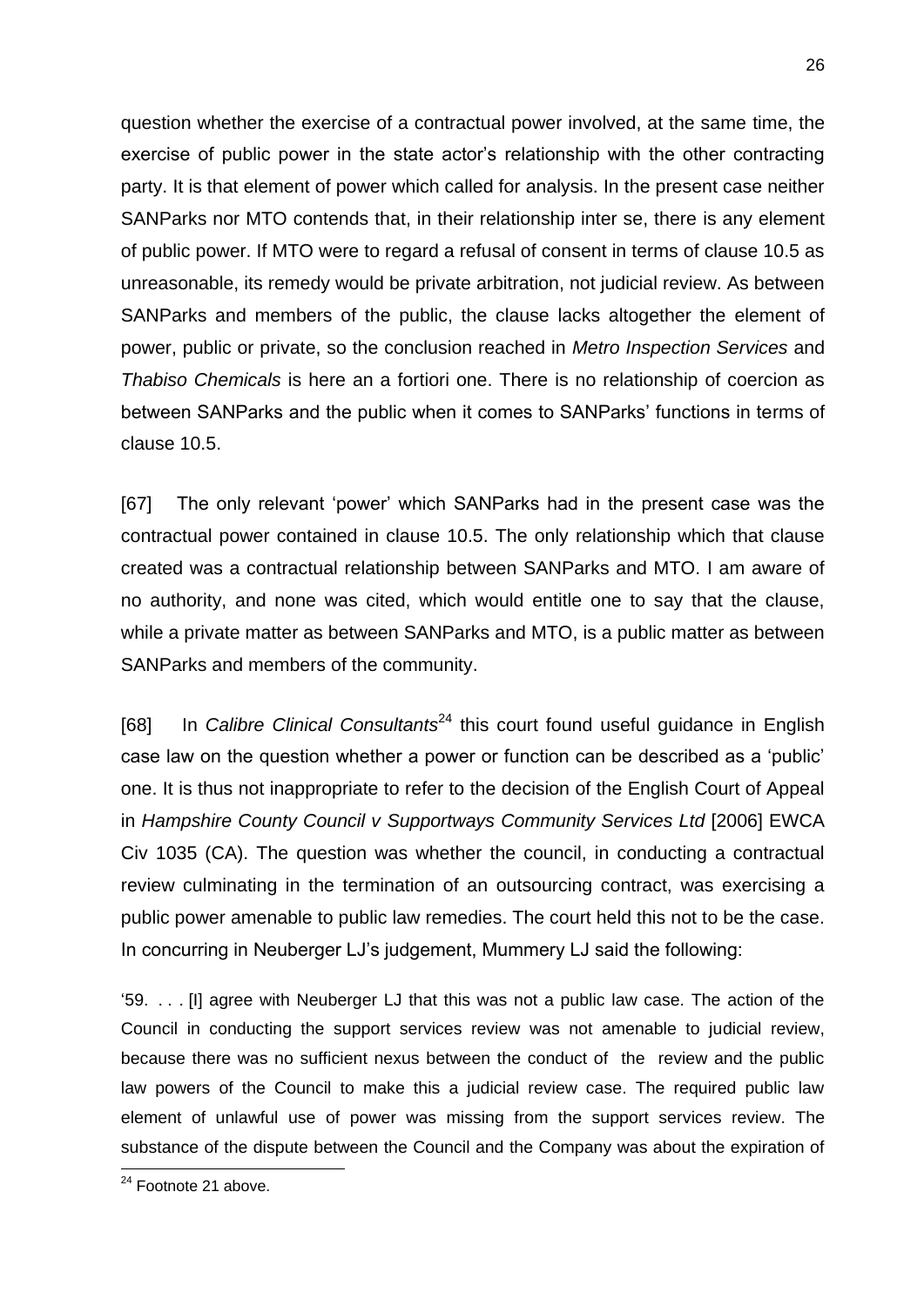the Agreement after the Council had conducted the support services review under clause 11. . . .. The source of the power of the Council's support services review was in the Agreement, not in the legislation or in the non-statutory 2003 Guidance and published rules. The Agreement governed the review. It spelt out the agreed consequences of a review for the life of the Agreement . . ..

60. . . .[A]lthough the grounds for the judicial review application use public law language . . ., this terminology does not alter the substance of the dispute as to whether or not the Agreement had come to an end in accordance with its terms. That turns on the provision of the Agreement that the Agreement comes to an end at the expiration of 12 months from the review. Termination of the Agreement turned on the operation of the contract according to agreed terms, not on the exercise of a statutory or common law public law power of the Council which was amenable to judicial review.'

[69] That approach seems to me to be equally applicable in the present case. And the character of the power conferred by clause 10.5 could not change with the passing of time. If it was not from the beginning a public power, it could not become such simply because, during and after 2006, SANParks consulted with the public about what to do with the land after MTO restored it to SANParks or because a Management Framework was issued in March 2009 or because a TMNP Management Plan was issued in November 2015. None of these facts could convert the private power in clause 10.5 into a public power.

[70] I should add that the consultations which SANParks had with members of the public during and after 2006 were not, on my assessment of the facts, concerned with the contract between SANParks and MTO but with the public's interest in SANParks' management of the land after it was restored to SANParks in terms of the lease. By the time consultations with the public started, the lease, including clause 10.5, was a given. Only when the lease terminates in respect of any compartment does SANParks acquire the public power to manage it in accordance with its discretion. When I say 'in terms of the lease', that includes any revised felling schedule to which SANParks might agree in terms of clause 10.5.

[71] While accelerated felling might require SANParks to consult with the public concerning consequential changes to SANParks' post-lease management of the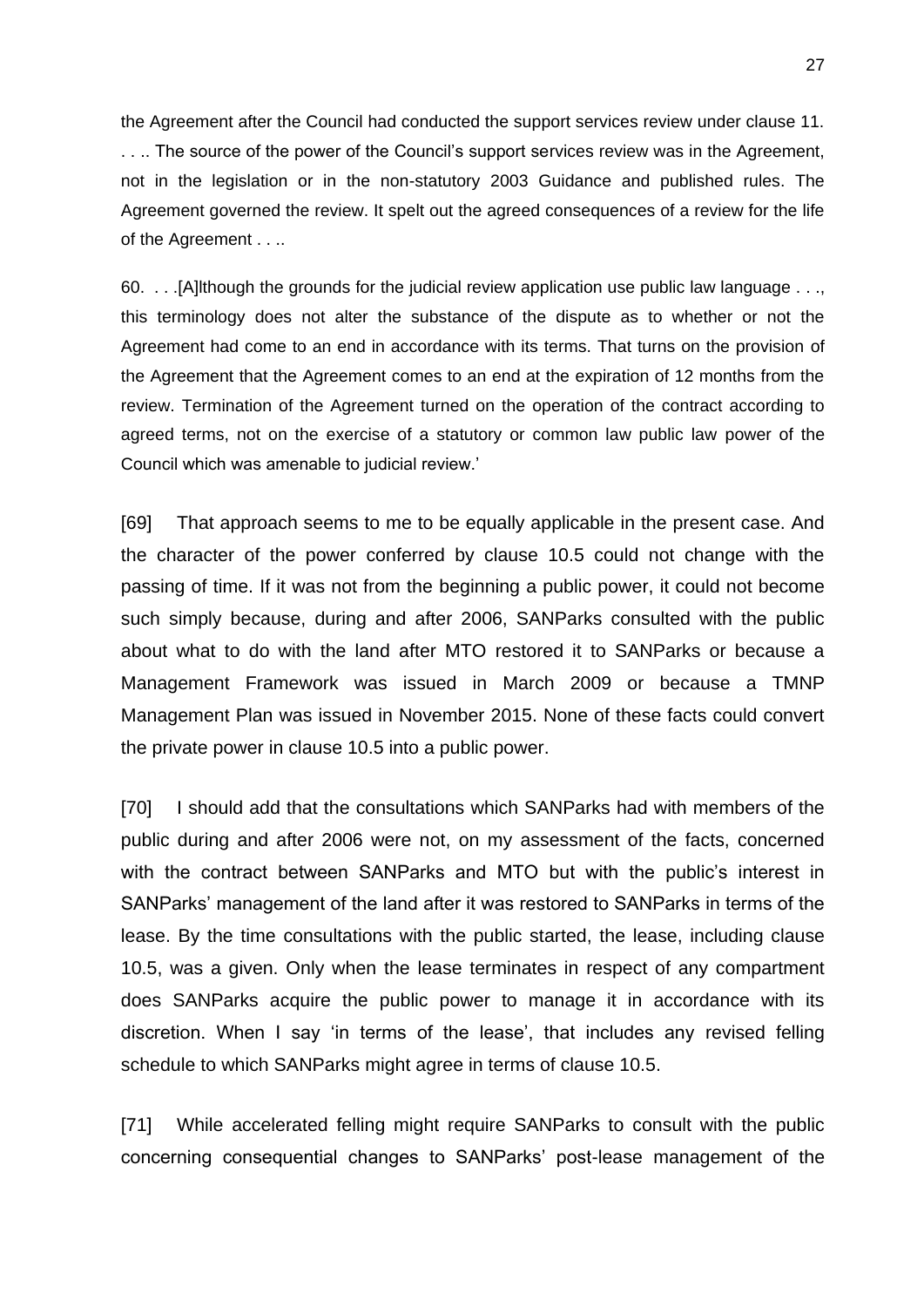land, SANParks was not obliged to consult with the public about how it exercised and performed its contractual rights and obligations. The question of reasonableness, in the context of clause 10.5, is a contractual standard in a bilateral commercial contract. The time-limits which clause 10.5 imposes, and the fact that disputes as to reasonableness are to be determined by private arbitration, are quite inconsistent to my mind with the characterisation of clause 10.5 as a source of public power.

[72] The court a quo said (para 68) that the language of reasonableness in clause 10.5 is the language 'customarily employed when applying the test for the legality of administrative action'. I respectfully disagree. The meaning of unreasonableness in clause 10.5 – a standard to be assessed in the first instance by the contracting parties and, in case of dispute, by a private arbitrator – has nothing to do with public law. It is a matter of interpreting and applying the contract between the two parties.

[73] Commercial leases often contain terms that the tenant may only do certain things with the consent of the landlord and that the landlord's consent may not be unreasonably withheld. English, South African and other Commonwealth courts follow a broadly similar approach to such clauses. Stated as general propositions, the landlord may not refuse consent 'on grounds which have nothing whatever to do with the relationship of landlord and tenant in regard to the subject matter of the lease' and that 'a landlord's interests, collateral to the purposes of the lease, are . . . ineligible for consideration'<sup>25</sup>

[74] The cases cited in footnote 25 indicate that, in determining whether the landlord's consent has been unreasonably withheld, one has regard to the intention of the parties when they contracted and the matters they would have had in

 $\overline{\phantom{a}}$ <sup>25</sup> International Drilling Fluids Ltd v Louiseville Investment (Uxbridge) Ltd [1986] Ch 513 at 519-521 and authorities there cited. See also, in England, *Houlder Brothers & Co Ltd v Gibbs* [1925] 1 Ch 575 (CA); *Bromley Park Garden Estates v Moss* [1982] 1 WLR 1019 (CA); *Shah & others v Colvia Management Company Ltd* [2008] EWCA Civ 195 para 22. The leading South African cases are *FW Knowles (Pty) Ltd v Cash-In (Pty) Ltd* 1986 (4) SA 641 (C) at 649I-650G per Van den Heever J, Fagan J concurring; *Bryer & others NNO v Teabosa CC t/a Simon Chuter Properties & another* 1993 (1) SA 128 (C) at 137E-I). In Australia, see *Secured Income Real Estate (Australia) Ltd v St Martins Investments Pty Ltd* [1979] HCA 51; (1979) 144 CLR 596 paras 34-35; *Cathedral Place Pty Ltd & Anor v Hyatt of Australia Ltd & Ors* [2003] VSC 385 para 26. In Canada see *Dominion Stores Ltd v Bramalea Ltd* [1985] OJ No 1874 para 34; *1455202 Ontario Inc v Welbow Holdings Ltd* [2003 CanLII](https://www.canlii.org/en/on/onsc/doc/2003/2003canlii10572/2003canlii10572.html)  [10572 \(ON SC\)](https://www.canlii.org/en/on/onsc/doc/2003/2003canlii10572/2003canlii10572.html) para 9.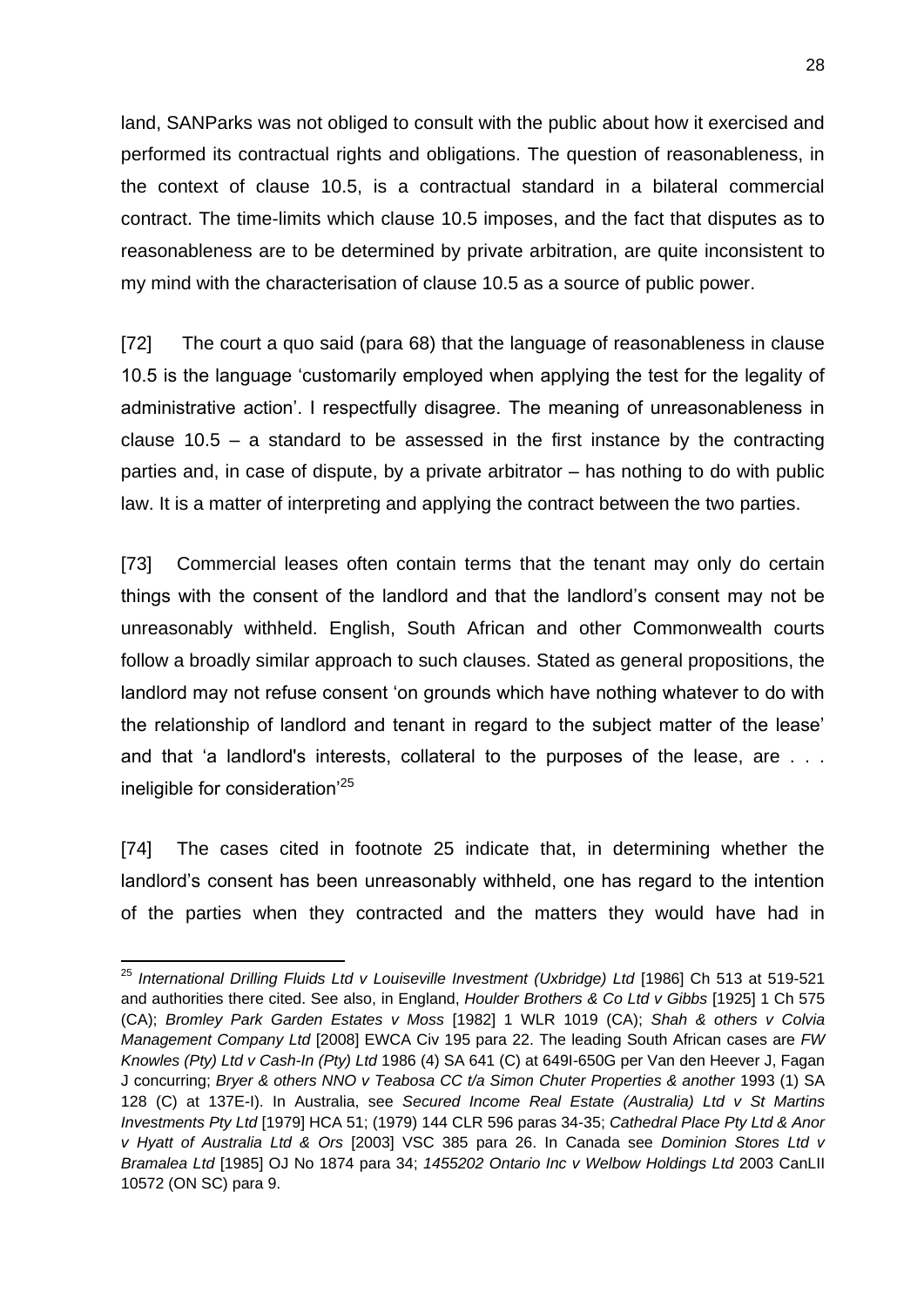contemplation at that time. Thus in *Dominion Stores*<sup>26</sup> the court said that the withholding of consent would not be valid if it was for the purpose 'of securing a new advantage to the landlord uncontemplated by the terms of the lease'. And in *Houlder Brothers*<sup>27</sup> Pollack MR said that the covenant could not be so interpreted as to entitle the landlord to rely on a reason 'which is independent of the relation between the lessor and lessee' and based 'on grounds which are entirely personal to the lessor, and wholly extraneous to the lessee' (853-854).

[75] This, in my view, would be the approach in a contractual dispute between SANParks and MTO regarding a refusal of consent in terms of clause 10.5. That would be the approach an arbitrator would have to follow if the parties could not settle their differences. In the present case, it is argued that SANParks should have consulted with members of the public because, if the lease came to an end sooner, SANParks' post-termination management of the land might yield less satisfactory shady recreational areas than would otherwise have been the case. That would be a consideration personal to SANParks in respect of its post-termination use of the land. I say 'personal' as denoting a consideration extraneous to MTO and to the lease between the parties. Formulated in the language of *Chirwa*, the contractual power conferred on SANParks by clause 10.5 was not a 'power' which SANParks was required, or entitled, to exercise 'in the public interest', save in the limited sense that it is in the public interest that organs of state should act in accordance with contracts properly concluded.

[76] The lease discloses a concern that the plantations should be felled by not later than the agreed dates. This is what clause 10.1 proclaims. Annexure K specifies the 'last date' for the felling of each compartment, not the 'earliest date'. There is nothing to suggest it was ever in the contemplation of the contracting parties that MTO could be compelled to work at a slower and potentially uncommercial pace so that the recreational interests of members of the public could be accommodated. Consultation with members of the public regarding SANParks' management of the land after the termination of the lease (ie incremental termination as cleared compartments are restored to SANParks) only began several years after the conclusion of the lease. If

 $\overline{\phantom{a}}$ 

<sup>&</sup>lt;sup>26</sup> Footnote 25 above.

<sup>&</sup>lt;sup>27</sup> Footnote 25 above.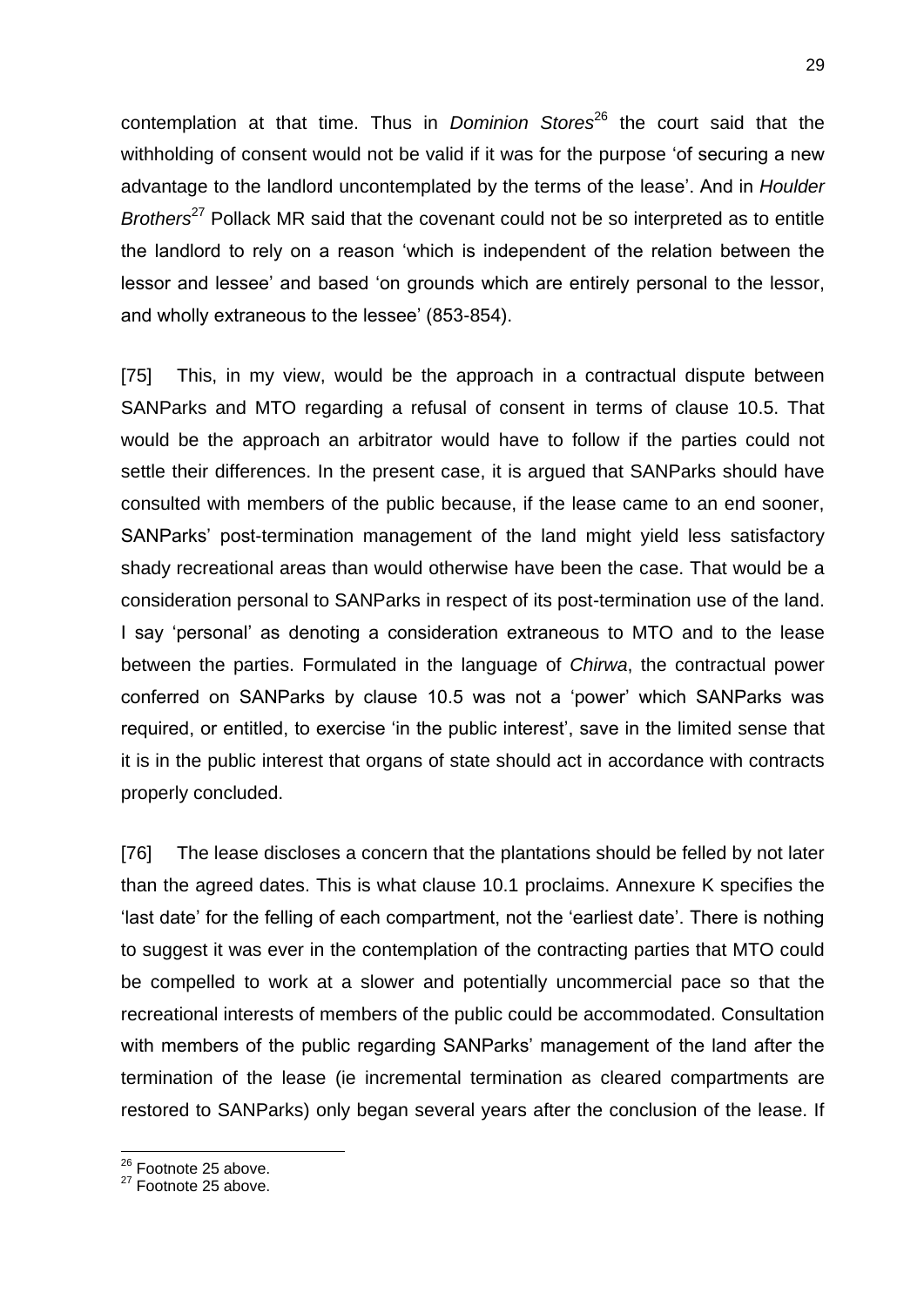there were sound commercial reasons for MTO to accelerate the felling programme, there could be little if any justifiable contractual reason for SANParks to withhold its consent. To withhold consent on the types of grounds which Parkscape wishes to promote would be to withhold consent so that SANParks, and through it members of the public, could secure an advantage uncontemplated by the terms of the lease.

[77] The question whether the public impact of a decision is relevant in determining whether the decision involves the exercise of public power is unclear (cf Hoexter op cit 214-216). In *Calibre Clinical Consultants*<sup>28</sup> this court in para 27 quoted, with apparent approval, from an English judgment to the effect that a 'public law decision' means more than that the decision is of great concern or interest to the public or even that it may have consequences for them: 'To attract the court's supervisory jurisdiction there must be not merely a public but potentially a governmental interest in the decision-making power in question. . .<sup>29</sup>

[78] Clause 10.5 is not a governmental power masquerading as a contractual power. It is a narrow contractual provision applicable to this particular commercial lease. Assuming, however, that public impact is a relevant consideration, this factor might serve to distinguish this case from employment cases where only the aggrieved employee is affected. However one would still need to decide what weight this consideration should carry. And in answering that question, the *Plascon-Evans* rule would apply, since public impact here is relevant to the jurisdictional question as to whether one is dealing with 'administrative action', and not with the rights and wrongs of the decision if it should transpire that members of the public are entitled to be heard before it is taken. SANParks' evidence, which cannot be dismissed out of hand, is that the accelerated felling schedule will have no or minimal impact on its plans for shady recreational areas in the affected areas. And of course it is undisputed that elsewhere, within easy reach of Tokai residents, are other greenbelts and shady recreational areas. I thus do not think that such public impact as SANParks' decision under clause 10.5 may have is sufficient to impart to it the character of a public power or public function.

 $\overline{\phantom{a}}$ 

<sup>&</sup>lt;sup>28</sup> Footnote 21 above.

<sup>29</sup> *R v Chief Rabbi Of the United Congregations of Great Britain and the Commonwealth, Ex Parte Wachmann* [1992] 1 WLR 1036 (QB) at 1041C-E.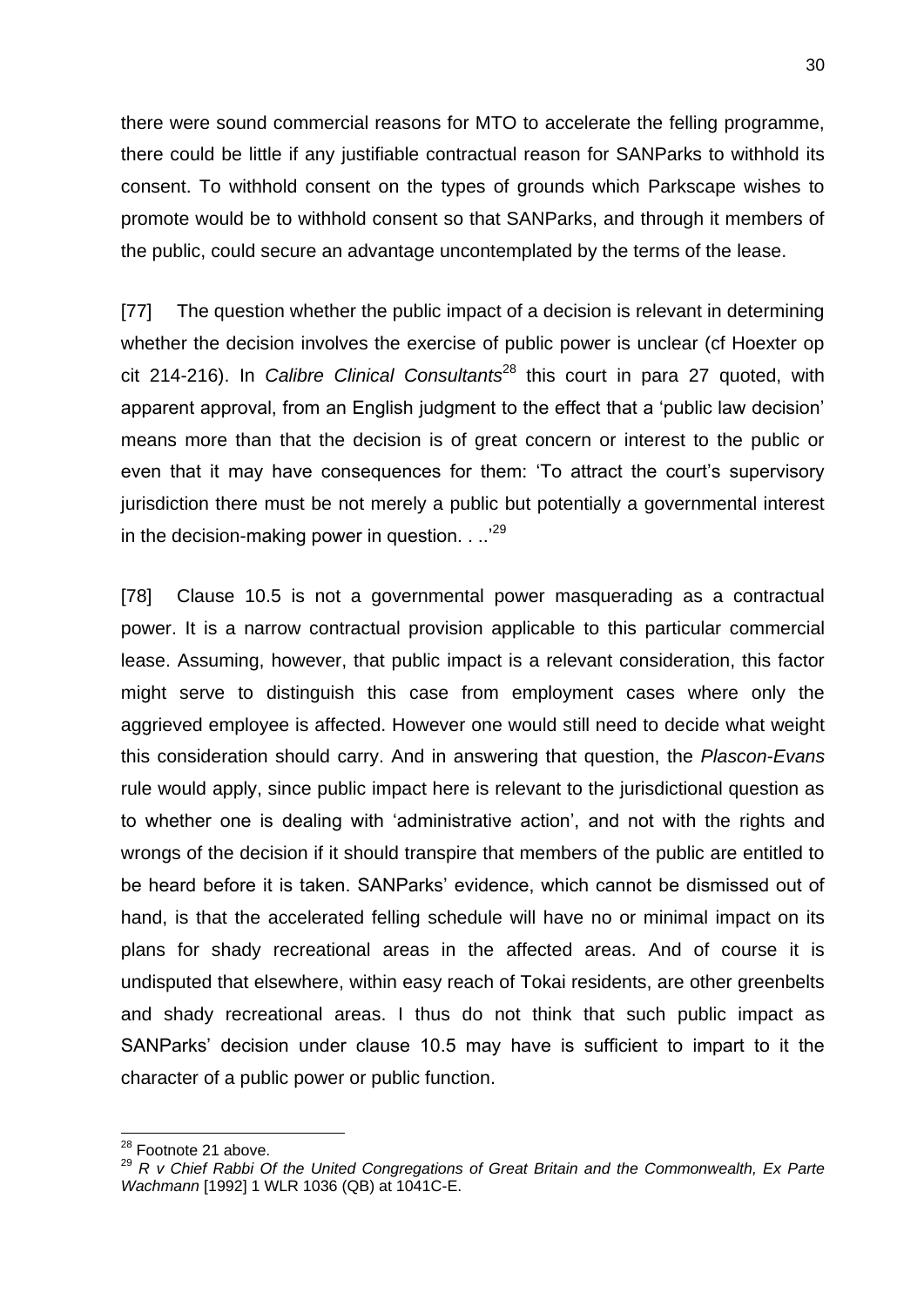[79] The majority considers that SANParks' 'public law responsibilities and public undertakings to consult' are reflected in the lease itself. Dambuza JA quotes clause 40 in that regard. That clause was not the subject of any attention in the papers. The entire lease was (unnecessarily) annexed by MTO's deponent in his supplementary answering affidavit for the sole purpose of referring to annexure K and the provision made in the lease for variations to the felling schedule. That is the only aspect of the lease which Parkscape's deponent dealt with in her supplementary replying affidavit. Since the parties, in preparing the appeal record, agreed to omit large parts of the lease, we only have extracts. For the reasons stated by Cloete JA in *Minister of Land Affairs and Agriculture v D & F Wevell Trust* 2008 (2) SA 184 (SCA) para 43, it is not permissible in my view to draw conclusions from annexures which were not ventilated in the affidavits. One does not know what MTO and SANParks would have said if Parkscape had relied on clause 40.

[80] In *Chirwa* the majority held that the dismissal, although the exercise of public power, did not constitute administrative action. Ngcobo J's starting point was that whether particular conduct is administrative action needs to be determined by reference to s 33 of the Constitution (para 139):

'Section 33 of the Constitution confines its operation to "administrative action", as does PAJA. Therefore to determine whether conduct is subject to review under s 33 and thus under PAJA, the threshold question is whether the conduct under consideration constitutes administrative action. PAJA only comes into the picture once it is determined that the conduct in question constitutes administrative action under s 33.'

[81] Ngcobo J went on to make the point that not all conduct by state functionaries entrusted with public authority is administrative action. What matters is not the identity of the person exercising it but the nature of the function (para 140; and see also *Association of Regional Magistrates of Southern Africa v President of the Republic of South Africa & others* [2013] ZACC 13; 2013 (7) BCLR 762 (CC) para 41). He then quoted para 143 of the Constitutional Court's judgment in *President of the Republic of South Africa & others v South African Rugby Football Union & others*  2000 (1) SA 1 (CC) (*SARFU*) in which the court set out a series of considerations relevant to deciding on which side of the line particular action falls. The source of the power, though not necessarily decisive, is a relevant factor. Also relevant is the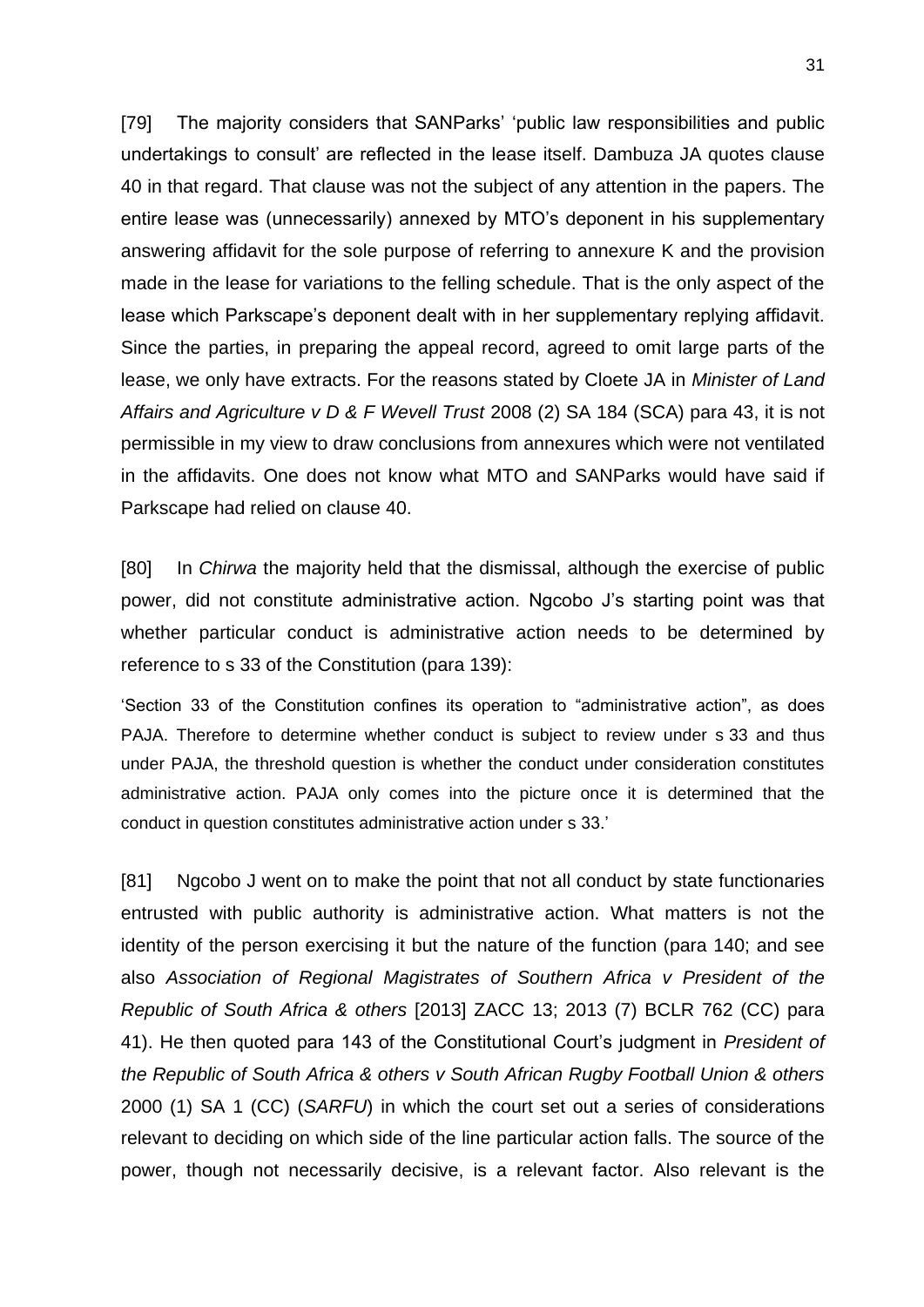nature of the power, its subject-matter, whether it involves the exercise of a public duty and how closely it is related on the one hand to policy matters, which are not administrative, and on the other to the implementation of legislation, which is. Difficult boundaries may need to be drawn, in which regard the court in *SARFU* said this:

'These will need to be drawn carefully in the light of the provisions of the Constitution and the overall constitutional purpose of an efficient, equitable and ethical public administration. This can best be done on a case-by-case basis.'

[82] Applying this general approach to the problem in *Chirwa*, Ngcobo J said the following (para 142):

'The subject-matter of the power involved here is the termination of a contract of employment for poor work performance. The source of the power is the employment contract between the applicant and Transnet. The nature of the power involved here is therefore contractual. The fact that Transnet is a creature of statute does not detract from the fact that in terminating the applicant's contract of employment, it was exercising its contractual power. It does not involve the implementation of legislation which constitutes administrative action. The conduct of Transnet in terminating the employment contract does not in my view constitute administration. It is more concerned with labour and employment relations. The mere fact that Transnet is an organ of State which exercises public power does not transform its conduct in terminating the applicant's employment into administrative action. Section 33 is not concerned with every act of administration performed by an organ of State. It follows therefore that the conduct of Transnet did not constitute administrative action under s 33.'

[83] Although Ngcobo J went on to find support for this conclusion in the distinction drawn in the Constitution between administrative action on the one hand and employment and labour relations on the other (paras 143-149), this fortification does not deprive the passage I have quoted, advanced by Ngcobo J as a self-sufficient conclusion, of its significance. If the exercise of the contractual power in *Chirwa* did not constitute administrative action, this is a fortiori so in the present case. SANParks' power, if 'power' is even the right word, is not the drastic power of termination. It is a power of a limited kind – the power to withhold consent to a deviation from the felling schedule, provided there are reasonable grounds for withholding consent. One could as easily frame the 'power' as an obligation, ie an obligation to furnish consent unless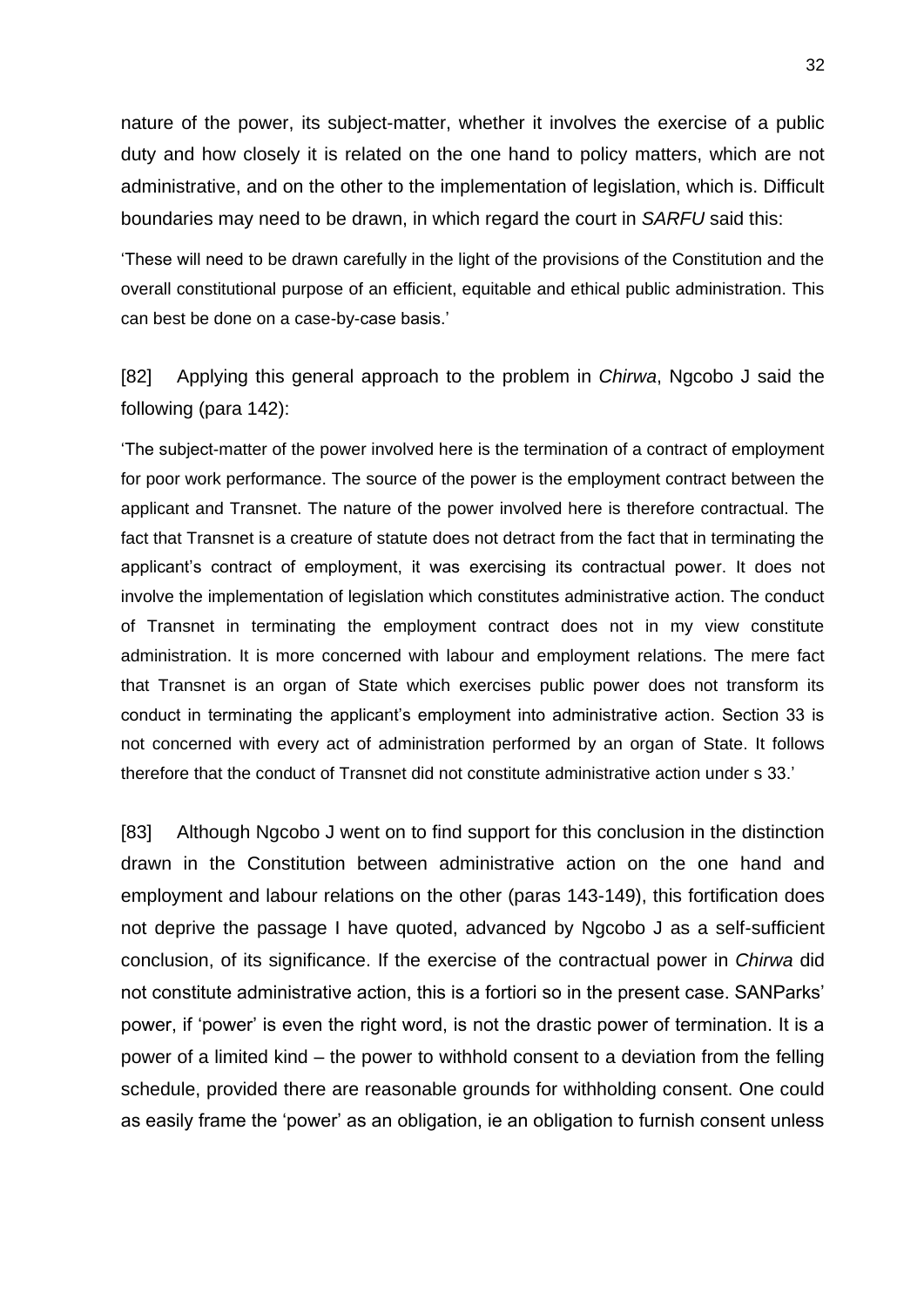there are reasonable grounds to withhold it. And if the consent is withheld, the ultimate 'power' resides with the arbitrator, not SANParks.

[84] Ngcobo J's starting-point – the concept of 'administrative action' in s 33 of the Constitution – might be thought to undermine the principle of subsidiarity, which would have required the employee to locate her claim in PAJA, not s 33. I do not think Ngcobo J intended to depart from this principle. He regarded his conclusion, that the dismissal was not administrative action for purposes of s 33 of the Constitution, as ipso facto showing that it was not reviewable in terms of PAJA. The unstated reason for his assumption must have been that, in order to qualify as a 'decision' reviewable under PAJA, the decision has to be 'of an administrative nature'. Ngcobo J's conclusion that the dismissal did not constitute administrative action as contemplated in s 33 of the Constitution was evidently regarded by him as simultaneously establishing that the dismissal was not a decision 'of an administrative nature' for purposes of PAJA's definition of 'decision'.

[85] I thus conclude that SANParks' decision in terms of clause 10.5 lacked one or both of the requirements in PAJA that the decision should be the exercise or performance of a public power or function and that it should be of an administrative nature.

[86] If SANParks' decision in terms of clause 10.5 involved the exercise of a public power but failed the other two requirements I have canvassed for 'administrative action', legality review would remain available to constrain the illegal exercise of the power. However, Parkscape brought its review in terms of PAJA and did not rely on the principle of legality, perhaps appreciating that a complaint based on procedural unfairness, and in particular a case based on legitimate expectation, would be difficult to bring home under the principle of legality. Since the point was not raised or argued, I need say nothing more about it.

#### **Conclusion**

[87] I would uphold the appeal and replace the court a quo's order with one dismissing the application. In accordance with *Biowatch* I would make no order as to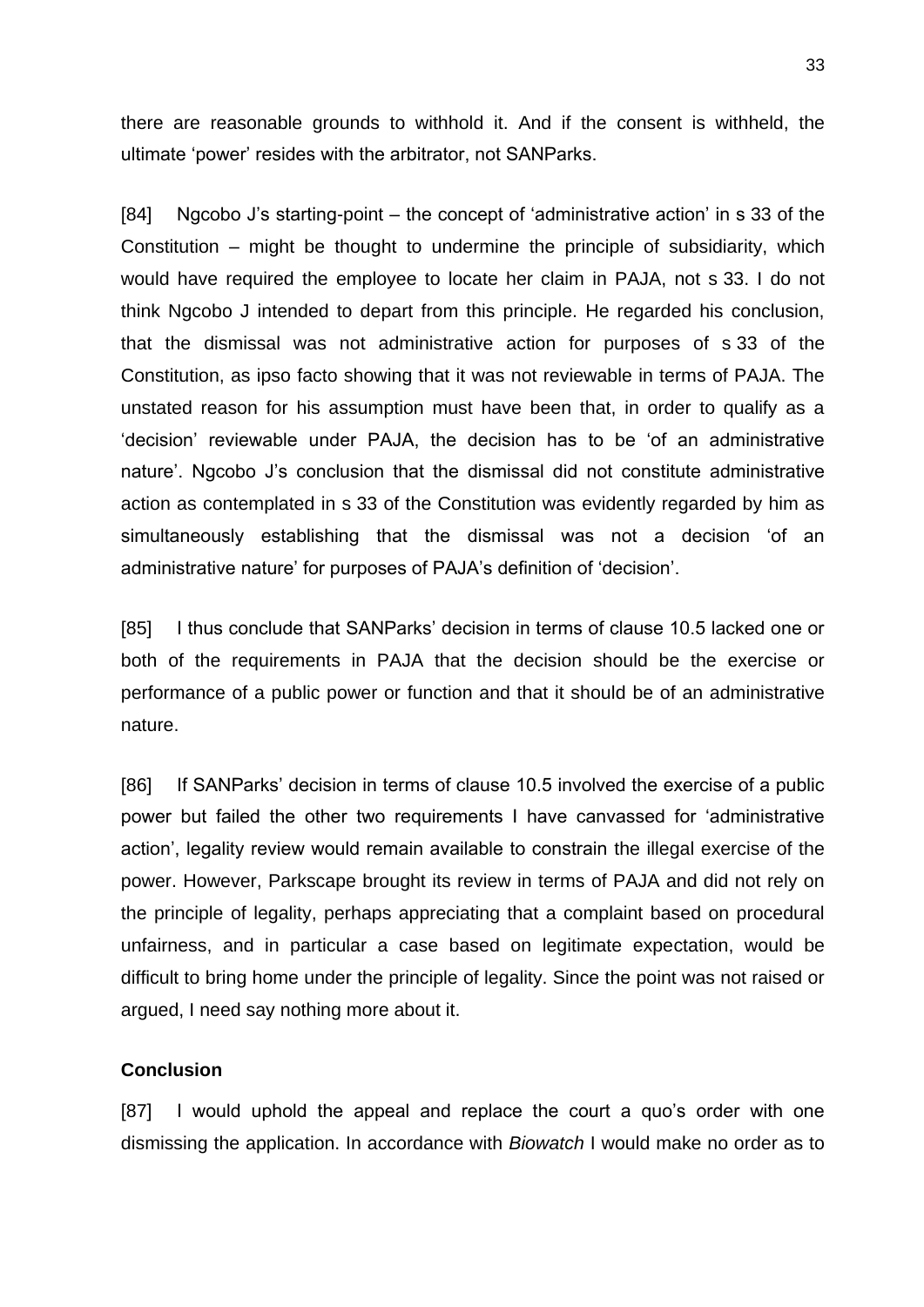costs in this court or the court below.

**O L Rogers Acting Judge of Appeal**

 $\overline{\phantom{a}}$  , where  $\overline{\phantom{a}}$  , where  $\overline{\phantom{a}}$  , where  $\overline{\phantom{a}}$